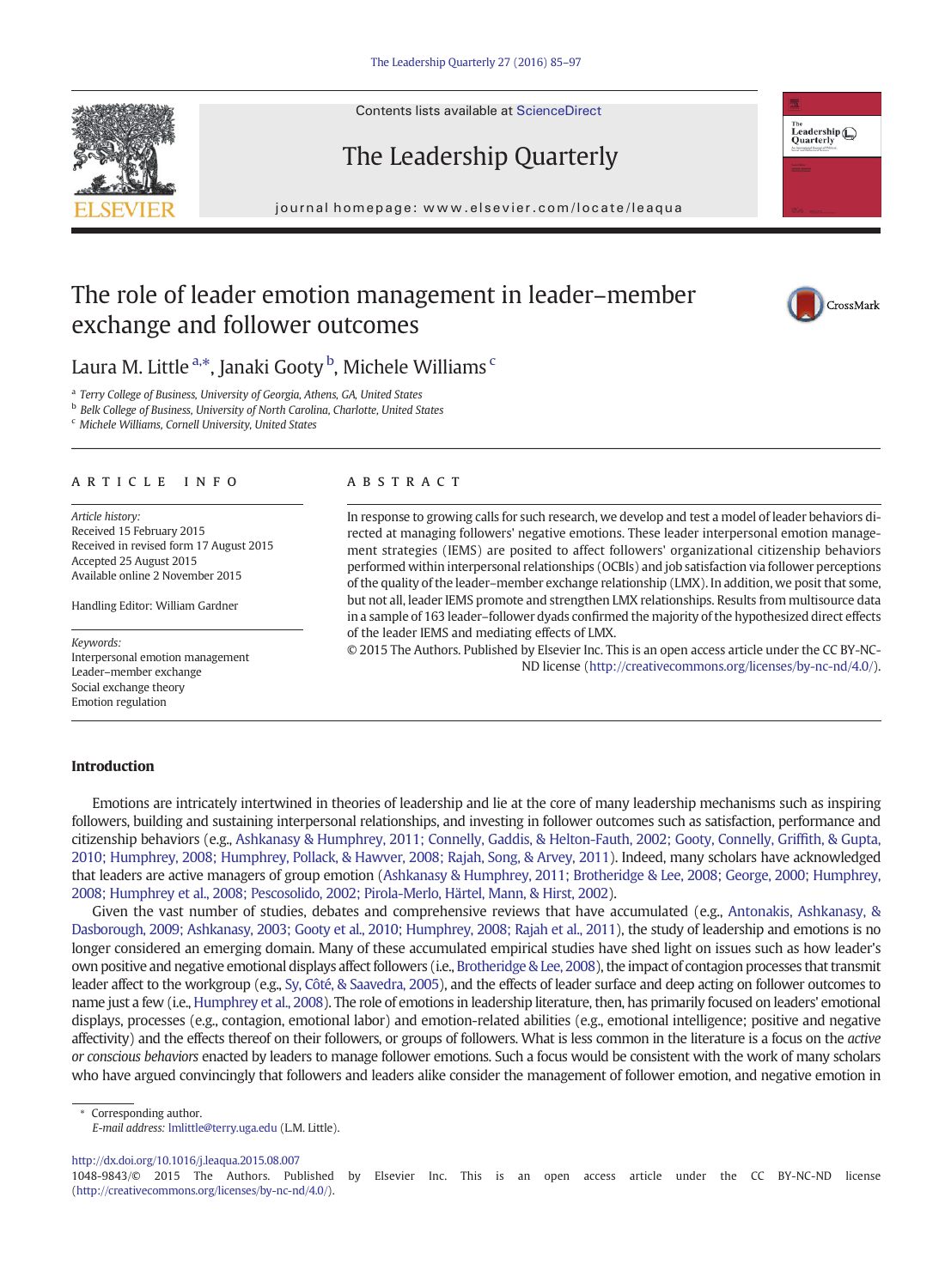particular, a fundamental leadership task (e.g., [Ashkanasy, 2003; Dasborough & Ashkanasy, 2002; Humphrey, 2008; Huy, 2002; Sanchez-](#page-10-0)[Burks & Huy, 2009; Pescosolido, 2002; Seo et al., 2012; Toegel, Kilduff, & Anand, 2013](#page-10-0)). Indeed, [Humphrey \(2008\)](#page-11-0) coined the term "leading with emotional labor" to reflect this critical function of a leader as an active manager of follower emotion. Yet, rather surprisingly, the literature is fairly scant in this domain with very few studies focusing on specific behaviors leaders enact in response to follower emotion (e.g., [Gooty et al., 2010](#page-11-0)).

To be sure, a handful of studies have examined leader behaviors as the *cause* of follower emotions. For example, [Dasborough](#page-10-0) [\(2006\)](#page-10-0) found that certain leader behaviors (e.g., empowering followers, communication, demonstrating concern, recognizing employee effort) are the causes of affective events in followers thus leading to emotion experiences. Similarly, [McColl-Kennedy](#page-11-0) [and Anderson \(2002\)](#page-11-0) found that followers experience more positive emotions when leaders display transformational behaviors. In an earlier theoretical treatise, [Weierter \(1997\)](#page-12-0) argued that charismatic leaders reinforce follower self-esteem via displays of enthusiasm and passion and thus engender positive emotions in followers. Despite this progress, less is known about what specific behaviors leaders enact to manage followers' negative emotions. And, importantly, what is the influence of these behaviors on important job-related outcomes such as relationship quality, contextual performance and satisfaction?

In this paper, we cast interpersonal emotion management (IEM) strategies [\(Williams, 2007\)](#page-12-0) as observable leader behaviors targeted at managing followers' negative emotions. Drawing upon increasing evidence in emotion regulation theories and empirical findings which suggest that people routinely manage and regulate others' emotions (e.g., [Barden, Zelko, Duncan, & Masters, 1980;](#page-10-0) [Covell & Abramovitch, 1987; Francis, 1997; Huy, 2002; McCoy & Masters, 1985; Niven, Holman, & Totterdell, 2012; Niven,](#page-10-0) [Totterdell, Holman, & Headley, 2012; Pierce, 1995; Rafaeli & Sutton, 1990; Richards, Butler, & Gross, 2003; Toegel, Anand, & Kilduff,](#page-10-0) [2007; Williams, 2007; Williams & Emich, 2014\)](#page-10-0), we suggest that leaders regulate follower emotions via the use of leader IEM strategies. Furthermore, drawing upon the tenets of social exchange theory and attribution theory we argue that followers attribute differing intentionality to the use of these strategies, which in turn will influence relationship quality.

Specifically, a leader's use of problem-focused strategies that mitigate or eliminate underlying causes of negative emotions will relate to positive follower perceptions of a quality exchange relationship between the follower and leader (i.e., LMX). In contrast, a leader's use of IEM strategies that are emotion-focused and leave the underlying cause of negative emotion unaddressed hinder the LMX relationship via decreased rapport and affiliation (e.g., [Butler et al., 2003](#page-10-0)). We further expect that LMX will mediate the relationships between each of the IEM strategies and routinely studied work outcomes: organizational citizenship behaviors performed within interpersonal work relationships (OCBIs) and job satisfaction.We chose these outcomes because of their conceptual relationships with LMX and their organizational importance, as both have been linked to organizational performance (e.g., [Bolino,](#page-10-0) [Turnley, & Bloodgood, 2002; Ostroff, 1992](#page-10-0)).

Our work contributes to the leadership and emotions literature in three unique ways. First, we extend research on emotions in leadership by investigating perceptions of specific leader behavior targeted at managing followers' negative emotions. The LMX literature has long contended that leader-follower interactions and role-making episodes can elicit high-quality LMX (e.g., [Ballinger &](#page-10-0) [Rockmann, 2010; Liden, Sparrowe, & Wayne, 1997; Liden & Maslyn, 1998; Sparrowe & Liden, 1997; Sin, Nahrgang, & Morgeson,](#page-10-0) [2009\)](#page-10-0). Yet, we know very little about the specific leader behaviors that are enacted during such role-making episodes or interactions that relate to LMX. An understanding of such behaviors could stimulate further theory and empirical research by pinpointing specific leader behaviors (in addition to known LMX antecedents such as dyad tenure) that could foster higher quality LMX.

Second, we contribute to theory and findings in the study of social exchanges which have started to move away from a purely transactional-cognitive route to one that contends that emotion expression and regulation are key building blocks for the development and maintenance of interpersonal relationships (e.g., [Ballinger & Rockmann, 2010; Butler et al., 2003; Gooty, Thomas, &](#page-10-0) [Connelly, 2015; Harker & Keltner, 2001; Lawler & Thye, 1999; Saavedra & Van Dyne, 1999\)](#page-10-0). Considering that leaders' responsiveness to followers' emotions in interpersonal relationships is laden with information, attributions and intentionality, a focus on such emotional phenomena may be central to understanding social exchange (e.g., [Butler et al., 2003; Lawler, Thye, & Yoon, 2009](#page-10-0)).

Finally, we contribute to the IEM literature by offering a finer grained examination of IEM strategies. This examination suggests that specific IEM strategies differentially affect the quality of leader-follower relationships. Understanding why perceptions of some IEM strategies are likely to elicit positive outcomes whereas some are likely to elicit negative outcomes deepens our theoretical understanding of IEM strategies in organizations beyond current models, which suggest primarily positive effects for the target individual [\(Williams & Emich, 2014](#page-12-0)). In the following sections, we develop theory connecting the use of leader IEM strategies to evaluations of the social exchange relationships between leaders and their followers, OCBIs, and job satisfaction. Next, we present empirical findings showing the importance of IEM strategies in building or thwarting high-quality LMX. Such LMX, in turn, mediates the association between leader IEM strategies and work outcomes: OCBIs and job satisfaction (see [Fig. 1](#page-2-0) for a graphical description).

### Interpersonal Emotion Management Strategies

Interpersonal emotion management (IEM) strategies derive from [Gross \(1998\)](#page-11-0) work on emotion management of the self and the notion that individuals manage others' emotions at work using the same tactics that they use to manage their own emotions [\(Francis,](#page-10-0) [1997; Little, Kluemper, Nelson, & Gooty, 2012; Lively, 2000; Niven, Totterdell, & Holman, 2009](#page-10-0)). [Williams \(2007\)](#page-12-0) outlined four interpersonal emotion management strategies used to manage others' emotions: situation modification, cognitive change, attentional deployment, and modulating the emotional response.

Situation modification consists of active efforts to directly modify or change a situation to alter its emotional impact ([Gross, 1998\)](#page-11-0). In situation modification, a leader will remove, modify, or change the aspects of the situation or problem causing an undesired emotion in the follower. As such, situation modification is problem-focused. For example, if an employee is experiencing anxiety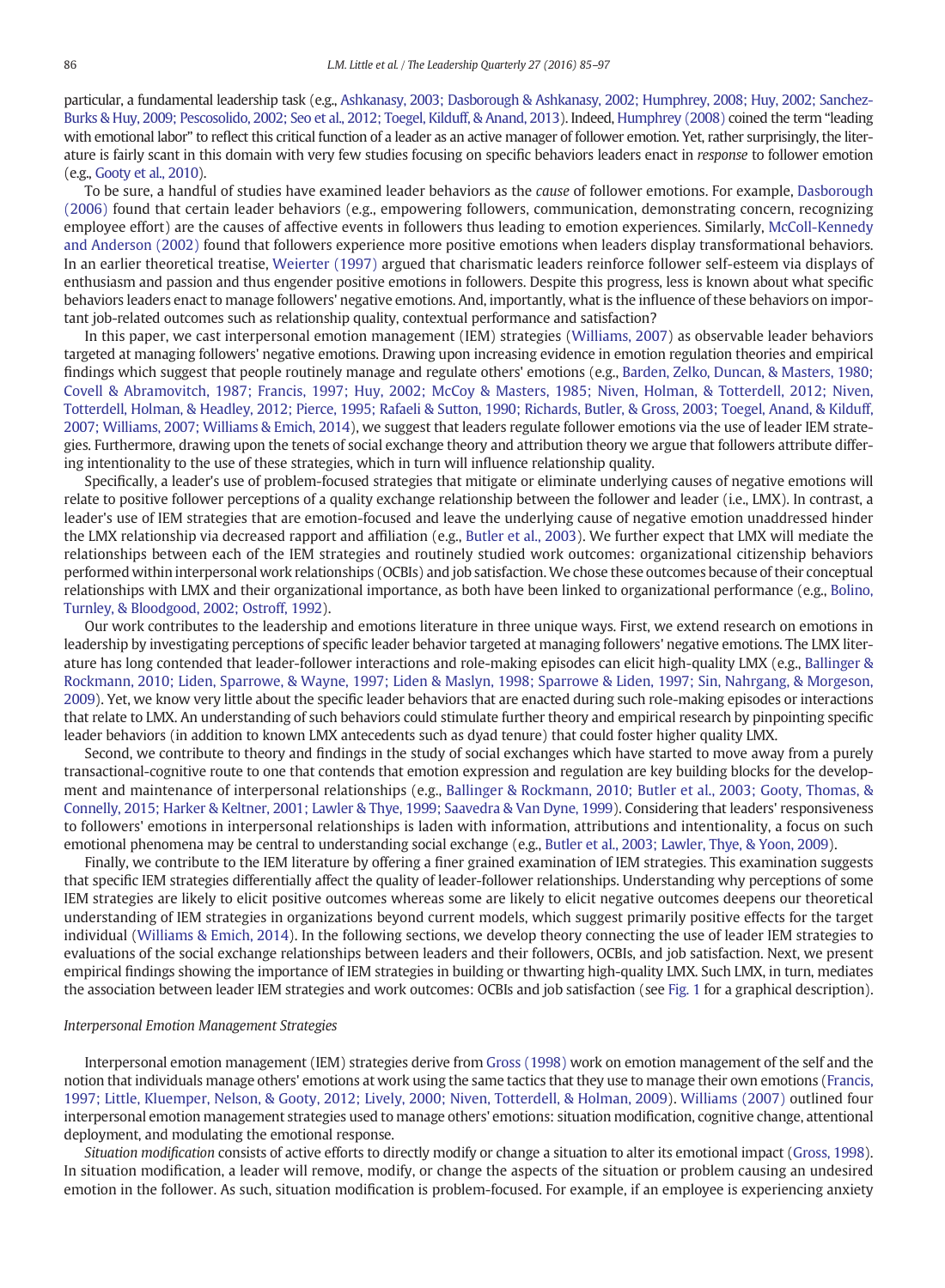<span id="page-2-0"></span>

Fig. 1. Path estimates additional paths tested in alternative model SM = situation modification,  $AD =$  attentional deployment,  $CC =$  cognitive change, MER = modulating the emotional response. LMX = leader–member social exchange;  $+p < .10$ , \*p  $< .05$ , \*\*p  $< .01$ .

over completing work within a specified time frame, a supervisor might modify the situation by reducing the amount of work required for the task or by reassigning some of the employee's responsibilities to a coworker.

Cognitive change involves selecting which of many possible meanings will be attached to the situation, reappraising or reinterpreting the situation as having less potential for harm to goals, concerns, and well-being [\(Gross, 1998\)](#page-11-0). Cognitive change entails the leader exhibiting behaviors that put situations in perspective for the follower, helping the follower see the situation in a more positive light. Thus, cognitive change is also problem-focused. For instance, if an employee were distressed that her R&D project did not receive funding, her manager might reframe the failure as a normal and important step toward developing a project that would get funding. Cognitive change is distinguished from situation modification in that the antecedent causing the undesired emotion is not removed or altered. Instead, the negative emotional impact of the antecedent is mitigated by changing the way the follower thinks about the problem. When using this strategy, a leader is attempting to reduce emotion-provoking aspects of the situation in the mind of the follower.

We acknowledge that when cognitive change is self-focused rather than interpersonally oriented, it is similar in content to the coping strategy known as positive reinterpretation (i.e., seeing a stressor in a more positive light and as a challenge rather than a threat; [Carver, Scheier, & Weintraub, 1989\)](#page-10-0). Although positive reinterpretation has been cast as an emotion-focused coping strategy by some scholars (e.g., [Carver et al., 1989\)](#page-10-0) and alternatively, as a problem-focused strategy by others (Wright, [Mohr, Sinclair, & Yang,](#page-11-0) [2015; Lazarus & Folkman, 1984](#page-11-0)), we follow the latter as we contend that in order to reinterpret a problem in a more positive light for others, one must understand and focus on the problem.

Attentional deployment involves distracting attention away from the elements of a situation that are harmful to goals, concerns, or well-being, or by moving away from the situation entirely ([Gross, 1998](#page-11-0)). In attentional deployment, a leader directs his or her behavior at distracting the follower in order to induce more positive emotions. Leaders and other agents will often use humor (e.g., acting silly to make the target laugh) or other means (e.g., denigrating a common enemy) as ways of distracting followers to improve their emotions ([Niven et al., 2009\)](#page-11-0). Attentional deployment is distinguished from situation modification and cognitive change in that the problem causing the undesired emotion is not removed, reframed, or directly addressed. Instead, when using this strategy, a leader is attempting to distract a follower's attention from the cause of the negative emotion. In this way, attentional deployment is emotion-focused.

Modulating the emotional response involves influencing emotional response tendencies. This strategy is aimed at reducing the behavioral expression of an emotion once it is experienced. In modulating the emotional response, leaders engage in behaviors that encourage followers to suppress their undesired negative emotions. Suppression can be particularly important in organizations because it can be easily communicated and modeled by leaders and also built into an organization's culture ([Hochschild, 1979; Huy,](#page-11-0) [2002; Mumby & Putnam, 1992](#page-11-0)). Indeed, organizational display rules are typically targeted at the suppression of negative emotions such as anger, shame, and sadness ([Geddes & Callister, 2007](#page-11-0)), and leaders encourage adherence to these display rules via acts of modulating the emotional response. For example, a leader may direct an employee to calm down when upset, or advise him or her to "relax," or tell him or her "that's enough." Leaders' attempts at managing followers' emotions often involve "making it clear [one] do[es] not care how the target feels," and aims to reduce the follower's expression of these feelings rather than to address the problem causing the feelings [\(Niven et al., 2009,](#page-11-0) p. 504). Thus, modulating the emotional response, like attentional deployment is emotion-focused.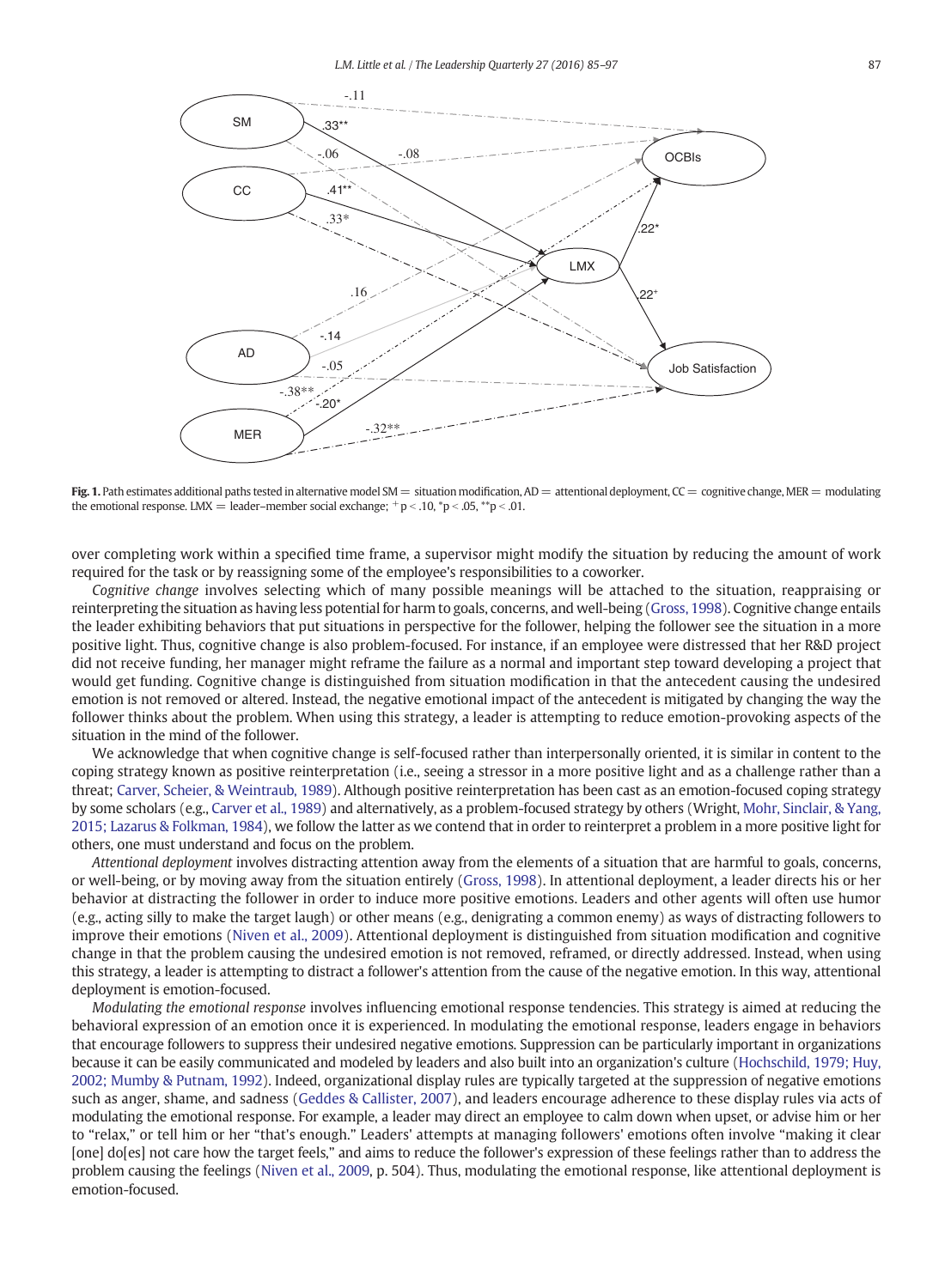Importantly, IEM strategies are focused on the management of others' negative emotions. Negative emotions arise out of a perceived goal obstruction or threat in one's environment (see [Lazarus & Folkman, 1984; Ortony, Clore, & Collins, 1988](#page-11-0)). The IEM strategies that we have described above differ in the extent to which they address the sources of followers' negative emotions. We contend that when IEM strategies are visible and perceived by followers, not all IEM strategies will create conditions that are optimal for relationship development and will have implications for leader-follower relationships.

### Leader–Member Exchange and Interpersonal Emotion Management

Leader–member exchange, with its roots in social exchange theory, suggests that leader-follower interactions lay the foundation for perceptions of the quality of the exchange relationship between leaders and followers ([Blau, 1964](#page-10-0)). Followers' perceptions of LMX reflect the expectation that voluntary actions on their part will be reciprocated by the leader (e.g., [Bernerth, Armenakis, Feild, Giles, &](#page-10-0) [Walker, 2007](#page-10-0)). These perceptions are important in the workplace because they influence performance-related and attitudinal variables (see [Dulebohn, Bommer, Liden, Brouer, & Ferris, 2012](#page-10-0); and [Gerstner & Day, 1997](#page-11-0), for reviews). The history of followers' interactions with their leaders shapes their perceptions of the nature and quality of those relationships. Such relationships develop over a period of time (e.g., [Bauer & Green, 1996\)](#page-10-0) and are based on role-making episodes (e.g., [Sin et al., 2009\)](#page-12-0). This history results in leaders developing different types of relationships with their various followers ([Dansereau, Graen, & Haga, 1975; Graen &](#page-10-0) [Cashman, 1975\)](#page-10-0). Relationships with one's leader can reside anywhere on a continuum from a low-quality transactional relationship based on quid pro quo exchanges to a high-quality exchange relationship based on felt obligation and reciprocal behavior. [Graen and](#page-11-0) [Uhl-Bien \(1995\)](#page-11-0) note that higher quality exchanges are a function of met expectations resulting from such role-making episodes, and these expectations span both the task and interpersonal domains.

The social exchange view of LMX argues that the development and maintenance of positive LMX relationships occur via high-quality interpersonal exchanges characterized by respect, liking, and mutual obligation (e.g., [Dulebohn et al., 2012; Graen &](#page-10-0) [Uhl-Bien, 1995\)](#page-10-0). Even though such interpersonal exchanges are ripe with emotions and emotion-related information, theory and research in LMX have adopted a largely cognitive-transactional stance with a few notable exceptions (e.g., [Ballinger & Rockmann,](#page-10-0) [2010; Saavedra & Van Dyne, 1999\)](#page-10-0). Furthermore, early works in LMX (e.g., [Dienesch & Liden, 1986\)](#page-10-0) have underscored the importance of member attributions and categorizations of leader behavior in forming LMX evaluations. Considering that the experience, expression, and partner's responsiveness to emotions in interpersonal relationships is laden with information, attributions and intentionality, a focus on such emotion phenomena is key to understanding how such high quality LMX relationships could be fostered (e.g., [Butler](#page-10-0) [et al., 2003\)](#page-10-0). When leaders actively manage followers' emotions via IEM strategies, such leader behaviors become an integral piece of information that followers draw upon in further evaluating, reciprocating, and maintaining that relationship with their leaders.

In this section, we propose that the use of leader IEMs that are problem-focused will be positively associated with LMX while, their use of emotion-focused IEMS will be negatively associated with LMX. For example, a leader might use situation modification by assigning additional supportive resources (e.g., coworkers, extra pay) to a subordinate who is feeling overwhelmed and anxious. Such a leader has clearly addressed the cause of the anxiety and attempted to alleviate it. Thus, we contend that situation modification will be positively related to LMX.

Cognitive change also addresses the cause of the negative emotion, but does so in a somewhat different manner. When using cognitive change, the leader attempts to alter the follower's perception of the causes of the negative emotions (rather than altering the causes themselves). For instance, when a leader helps the follower see the cause of the negative emotion in a different light as something that is temporary and will improve with each day, not only is the emotional impact of the situation reduced, but the follower is likely to appreciate the leader's attempt to reframe the situation. The leader has increased the follower's perceptions of the quality of their LMX and sense of obligation toward the leader. When followers then make positive attributions about the leader (e.g., "s/he cares about my goals"), and they feel a sense of obligation based on met expectations (i.e., "my leader just dealt with threats in my work environment as I expected them to"), then a sense of obligation is created via the supportive leader behavior of reframing the workplace hassle.

There are at least three compelling pathways from follower perceptions of leader problem-focused IEMS use and LMX. First, followers have role expectations regarding leader IEM (e.g. [Dasborough & Ashkanasy, 2002; Toegel et al., 2013\)](#page-10-0). Both positive and negative emotions stem from daily workplace events [\(Dasborough, 2006; Weiss & Cropanzano, 1996\)](#page-10-0). A key function of leadership is to attend to or work toward alleviating workplace hassles (i.e., be problem-focused), thus mitigating follower negative emotions [\(Dasborough & Ashkanasy, 2002; Humphrey, 2008\)](#page-10-0). When leaders use IEM strategies that address the problems causing negative emotions (situation modification or cognitive change), followers' expectations are met, a sense of obligation is created, and LMX is enhanced.

A second pathway from leader IEMS to LMX is attributions of intentionality on the part of followers when they perceive leaders using problem-focused coping strategies [\(Dasborough & Ashkanasy, 2005](#page-10-0)). [Dasborough and Ashkanasy \(2005\)](#page-10-0) state people act as "naïve scientists" in deciphering, making sense of and attributing intentions to other people's behavior (see also [Martinko &](#page-11-0) [Gardner, 1987](#page-11-0) for a review of leader–member attribution processes). They further note that followers could attribute leader behavior to a focus that is other-oriented or self-serving. We extend their logic further and suggest that followers attribute benevolent intentionality to the leader (i.e., my leader cares about me and is watching out for me) when they perceive the use of problem-focused IEM strategies. As noted earlier, this is due to the alleviation of work-related hassles that form the core of such leader IEMS.

Third, when leaders use problem-focused IEMS, they communicate to followers that the expression of negative emotions is acceptable. Moreover, because emotions are rich with communicative information [\(Alea & Bluck, 2007\)](#page-10-0), the expression of emotions can enhance communication, promote positive relational functioning ([Gottman & Levenson, 2000; Gross & John, 2003\)](#page-11-0) and bring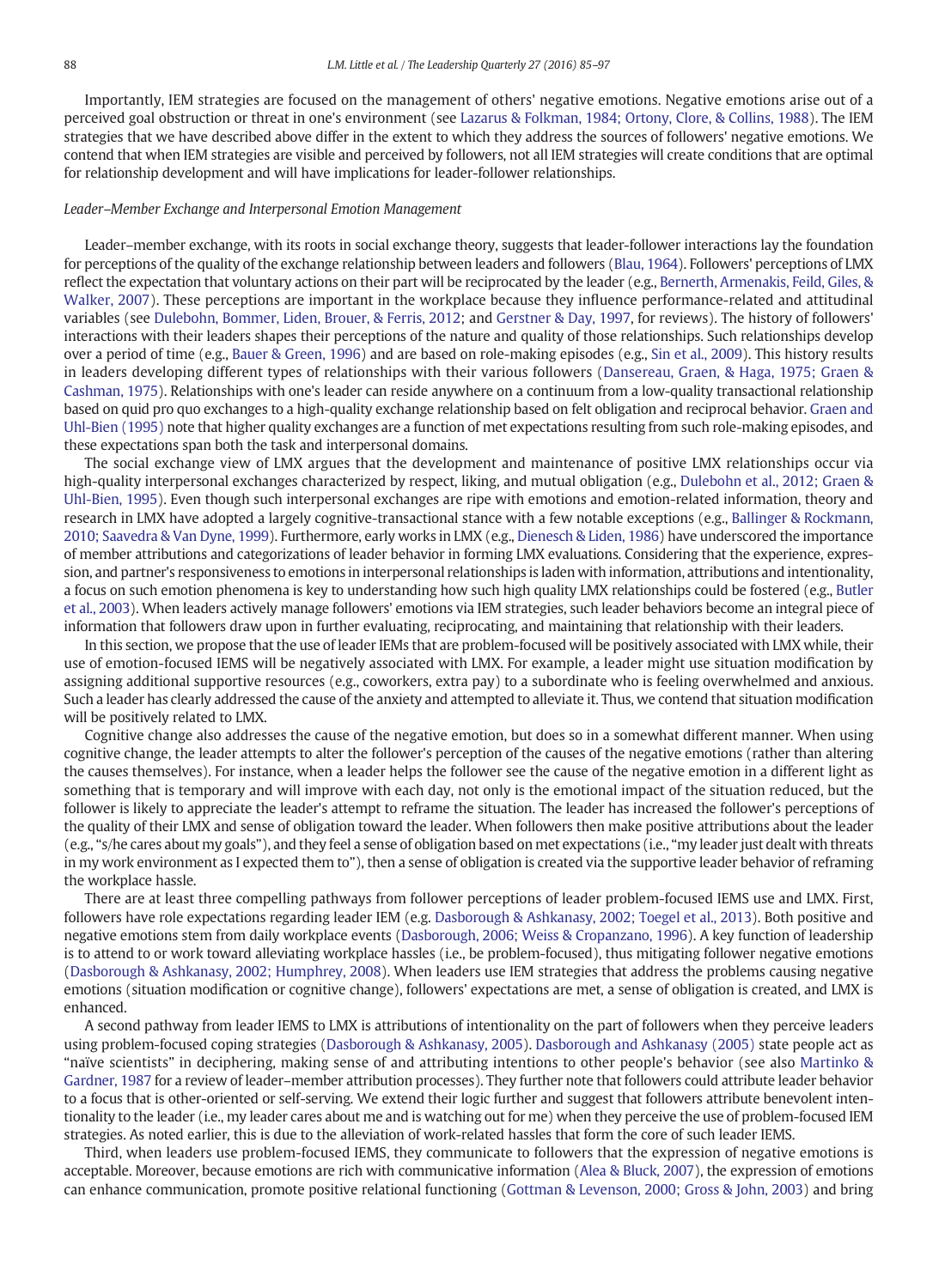<span id="page-4-0"></span>needed attention to important organizational issues ([Geddes & Callister, 2007\)](#page-11-0). Using problem-focused IEMS, they not only address the source of the followers' emotion, but also may make followers feel validated and promote open communicate of followers' thoughts as well as emotions—which could set the stage for the relationship to be better (e.g., [Gross & Levenson, 1997\)](#page-11-0). Taken together, each of these cognitive mechanisms— i.e., met role expectations of the leader, an attribution of benevolence and emotion rich communication in the relationship—all allow higher quality LMX relationships to emerge.

Hypothesis 1. Followers' perceptions of leaders' use of situation modification will positively impact LMX.

Hypothesis 2. Followers' perceptions of leaders' use of cognitive change will positively impact LMX.

However, not all IEM strategies used by leaders produce positive outcomes. When leaders use IEM strategies that do not address the cause of negative emotions (i.e., are not problem-focused), followers' role expectations regarding the leader go unmet. Their LMX is undermined, and they are less likely both to invest in voluntary actions for that leader and to believe that their voluntary actions might be reciprocated. We argue that attentional deployment and the modulating the emotional response are likely to negatively impact LMX in the context of leader-follower relationships because they do not alleviate sources of negative emotion in the environment. Attentional deployment signals to followers that leaders are not willing to invest time and resources in altering the source of the negative emotion (materially or cognitively). Thus, followers will be less likely to engage in reciprocal behavior. Furthermore, when followers observe that leaders do not attempt to address or alleviate workplace challenges in their environment, one of followers' fundamental role expectations of leaders is violated ([Graen & Uhl-Bien, 1995](#page-11-0)).

The awareness that those who should be able to address a workplace problem are instead trying to distract from that problem can cause resentment over time. For example, consider a follower who has had an intense negative experience with a customer (or coworker) and feels angry. The leader might steer the conversation to focus on things that the follower enjoys. Such responses to follower emotions might distract the follower momentarily. However, because the causes in the follower's environment are not mitigated or resolved, the follower might infer that the leader does not care enough to invest time and resources in alleviating the causes of his or her negative emotions. The follower will subsequently feel that his or her problem is being overlooked or ignored. This unmet expectation affects the follower's evaluation of the quality of the exchange relationship with the leader. Furthermore, the follower could then attribute apathy and less benevolent intentionality to the leader as they have not observed behaviors directed at alleviating the follower's workplace hassles. We hypothesize the following:

Hypothesis 3. Followers' perceptions of leaders' use of attentional deployment will negatively relate to LMX.

Similarly, because modulating the emotional response (MER) involves suggesting that a target (i.e., follower) refrain from expressing his or her negative feelings, this mode of behavior shows disregard for those feelings and does not address the source of the negative emotions. The use of MER not only conveys to followers that their emotions need to be suppressed, but also that the leader does not acknowledge their feelings as valid and is not going to work to alleviate them. In interpersonal relationships research, especially marital satisfaction research, a key cause for relationships to deteriorate is the suppression of emotion as they tend to be so rich with communicative information ([Alea & Bluck, 2007\)](#page-10-0). As an example, [Gottman and Levenson \(2000\)](#page-11-0) in a 14-year longitudinal study of married heterosexual couples found that emotions in interactions between the couple predicted divorce rates at a later time with 93% accuracy. Our point here is that when leaders encourage follower to suppress their emotions, they lose the opportunity to address the problem, make followers feel validated, and to promote open communicate of followers' thoughts as well as emotions—behavior which could have set the stage for the relationship to be better (e.g., [Gross & Levenson, 1997\)](#page-11-0). Instead, the use of MER is likely to decrease interpersonal expressiveness and relationship quality [\(Gross & John, 2003\)](#page-11-0). Indeed, as noted earlier, the suppression of emotion expression in that dyadic relationship can be toxic to the relationship as it hinders free and fair communication (e.g., [Butler et al., 2003\)](#page-10-0).

Whether or not followers choose to suppress their emotions, leaders who ask their followers to refrain from expressing their feelings discount their followers' experiences. They also fail to resolve the emotion-eliciting event. Followers may view leaders as apathetic regarding their situations (e.g., [Dasborough & Ashkanasy, 2002, 2005\)](#page-10-0). Thus, unmet role expectations for the leader, an attribution of apathy rather than benevolence, and emotion-poor communication in the relationship—all may inhibit higher quality LMX relationships from emerging. We propose the following:

Hypothesis 4. Followers' perceptions of leaders' use of modulating the emotional response will negatively relate to LMX.

### IEM strategies, LMX, Satisfaction and OCBIs

Overall job satisfaction, which refers to the degree to which an employee enjoys a job, is not only a central job attitude and outcome variable in organizational behavior [\(Judge, Thoresen, Bono, & Patton, 2001\)](#page-11-0), but also a relevant outcome for LMX because leaders directly influence subordinates' experiences of their jobs ([Dulebohn et al., 2012\)](#page-10-0). Organizational citizenship behaviors, which refer to discretionary behaviors that promote effective functioning of the organization but are not typically recognized formally by an organization ([Lee & Allen, 2002; Organ, 1988\)](#page-11-0), are also relevant to the leader-subordinate context. High-quality LMX is associated with felt obligation (e.g., "I owe him or her one"), and OCBs are a core mechanism for expressing both felt obligation and the reciprocity that often accompanies high-quality LMX relationships [\(Dulebohn et al., 2012\)](#page-10-0). We focus specifically on interpersonal or altruistic organizational citizenship behaviors (OCBIs) because these are directed at helping another individual and, therefore, are particularly relevant for the exchange relationships between supervisors and subordinates [\(Williams & Anderson, 1991](#page-12-0)).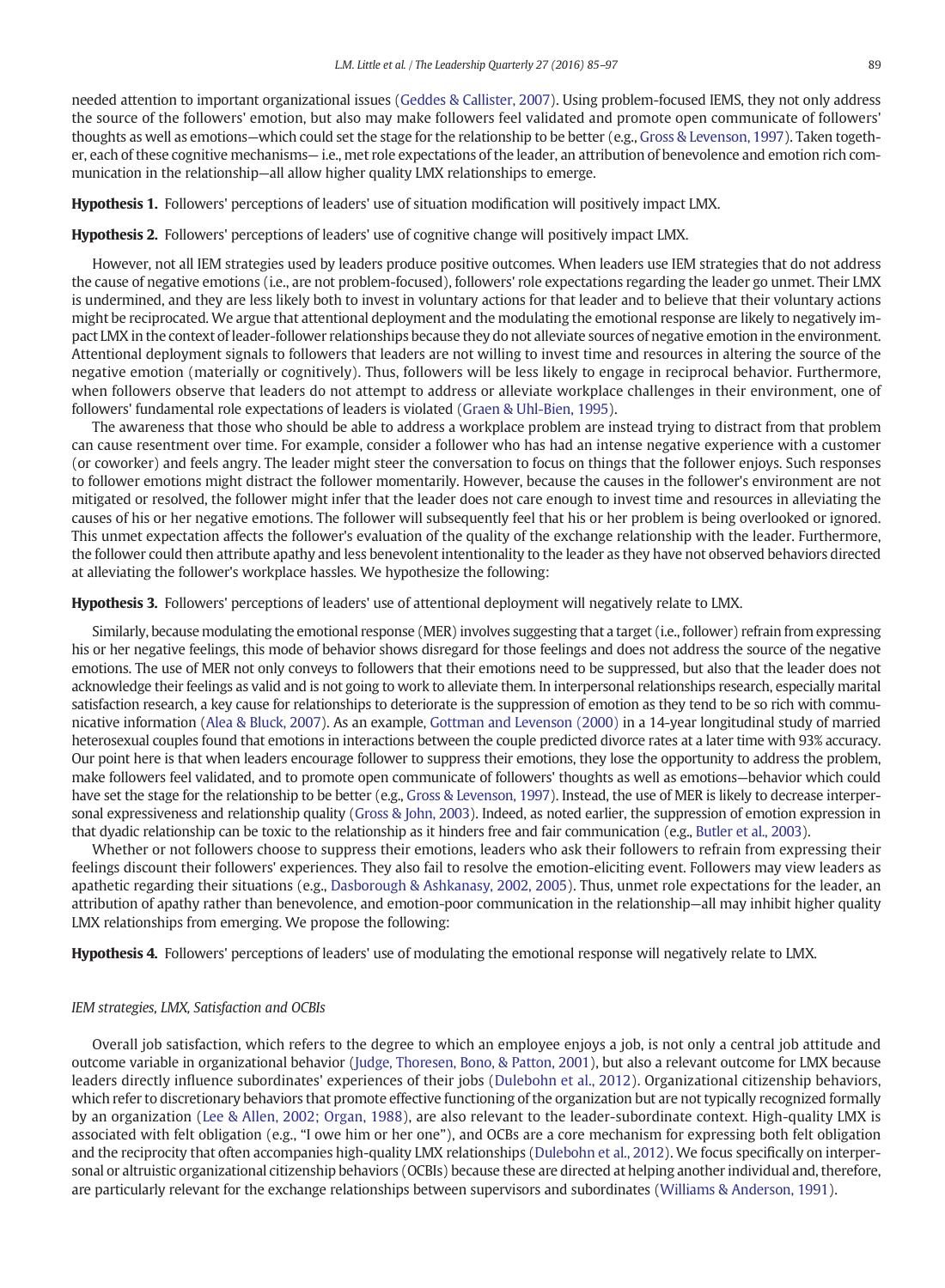Given this study's purpose of identifying important work outcomes associated with IEM strategies, we position LMX as the explanatory mechanism relating the perception of IEM strategies to job satisfaction and OCBIs. Because the relationship between LMX and satisfaction and OCBIs has been established in the extant literature (c.f. [Cropanzano & Mitchell, 2005; Dulebohn et al., 2012;](#page-10-0) [Erdogan & Enders, 2007; Gerstner & Day, 1997; Liden & Maslyn, 1998; Ozer, 2008; Wayne, Shore, & Liden, 1997\)](#page-10-0), we will present theoretical support and hypotheses linking IEM strategies to these outcomes indirectly via LMX.

We have proposed that, although all IEM strategies may reduce negative emotions at least temporarily in specific contexts, only some strategies provide positive cues about leaders' willingness to address emotion-provoking threats to their followers' wellbeing, whereas other strategies provide negative cues about leaders' willingness to do this. Specifically, because followers' role expectations regarding leaders' willingness to address threats to them are met via the problem-focused strategies of situation modification and cognitive change, these behaviors signal to followers that the leaders care about them. When followers perceive these behaviors, they are likely to experience a sense of obligation and higher quality LMX will ensue. This higher quality LMX as well as the sense of indebtedness and obligation characteristic of high-quality LMX set the stage for extra effort to engage in extra-role behavior. Having a leader who acknowledges and addresses obstacles in one's workplace via enactment of cognitive change and situation modification creates positive outcomes because (a) it provides a positive interpersonal cue as to the quality of the leader-follower relationship, (b) it motivates followers to put in extra effort toward their tasks as they feel indebted to the supervisor, and (c) the resultant perception of higher quality LMX acts as a critical supportive resource for followers in that it enhances their belief that they can rely on their leaders to overcome obstacles, thus encouraging OCBIs.

Higher quality LMX also facilitates job satisfaction for similar reasons. First, the supervisor and the work environment are both critical aspects of job satisfaction. When higher quality LMX relationships exist, job satisfaction should increase because followers enjoy the material and relational benefits of that quality relationship (e.g., [Dulebohn et al., 2012; Erdogan & Enders, 2007; Ozer,](#page-10-0) [2008\)](#page-10-0). Finally, follower job satisfaction is also enhanced because high quality LMX signals to followers that their leader values their role and contribution and is willing to invest time and resources into that relationship. Thus, we hypothesize the following:

Hypothesis 5. Followers' perceptions of leaders' use of situation modification (5a) and cognitive change (5b) will be positively and indirectly related to OCBIs through LMX.

Hypothesis 6. Followers' perceptions of leaders' use of situation modification (6a) and cognitive change (6b) will be positively and indirectly related to job satisfaction through LMX.

In contrast to the effects of IEM strategies that address the underlying causes of negative emotions, attentional deployment and modulating the emotional response are negatively related to LMX because (a) they do not address the underlying causes of followers' negative emotions and, thus, provide negative interpersonal cues about the quality of the leader-follower relationship, (b) they result in unmet role expectations on the part of the follower, and (c) they leave in place obstacles or hassles in the work environment.

Hypothesis 7. Followers' perceptions of leaders' use of attentional deployment (7a) and modulating the emotional response (7b) will be negatively and indirectly related to OCBIs through LMX.

Hypothesis 8. Followers' perceptions of leaders' use of attentional deployment (8a) and modulating the emotional response (8b) will be negatively and indirectly related to job satisfaction through LMX.

### Methods

### Participants & Procedure

The participants in this study were recruited by undergraduate students from a large university in the southeastern United States. The students were asked to recruit one employee and his or her supervisor to fill out online surveys, a strategy known as the snowball technique which has been used in previous studies (c.f. [Gosserand & Diefendroff, 2005; Martins, Eddleston, & Veiga, 2002; Tepper,](#page-11-0) [1995\)](#page-11-0). This technique allowed us to sample a wide range of occupations, which facilitates generalizability of the results ([Gosserand](#page-11-0) [& Diefendroff, 2005; Tepper, 1995\)](#page-11-0). The students received extra credit in undergraduate management classes in return for recruiting individuals to participate in the study. Once students recruited participants, they were instructed to provide company names, telephone numbers, and email addresses for each of the employees and their supervisors to the researchers. Students were told that the researchers would contact select individuals to validate their employment and willingness to participate in the study. The researchers emailed two surveys to each participant two weeks apart in order to minimize method bias. The supervisors were sent a link to their surveys after the employees received theirs. Employees completed an online survey measuring the IEM strategies of their leaders (Survey 1, Time 1), their perceptions of LMX (Survey 2, Time 2), and their job satisfaction (Survey 2, Time 2). The supervisors completed an online survey assessing follower OCBIs.

Two hundred and fifty-six employees completed Survey 1 and of those, 234 employees completed Survey 2. One hundred and ninety-nine (199) of those employees' supervisors completed surveys. With listwise deletion of missing data, the final sample consisted of 163 matched dyads. Forty-six percent of the employee participants were male, and the average age was 30.0  $(SD = 13.69)$ . The average tenure in the current job was 4.06 years  $(SD = 5.82)$  and the average tenure with their supervisor was 2.66 years (SD  $=$  3.70). Thirty-three percent of the sample indicated their primary job type was in "maintenance, service or sales,"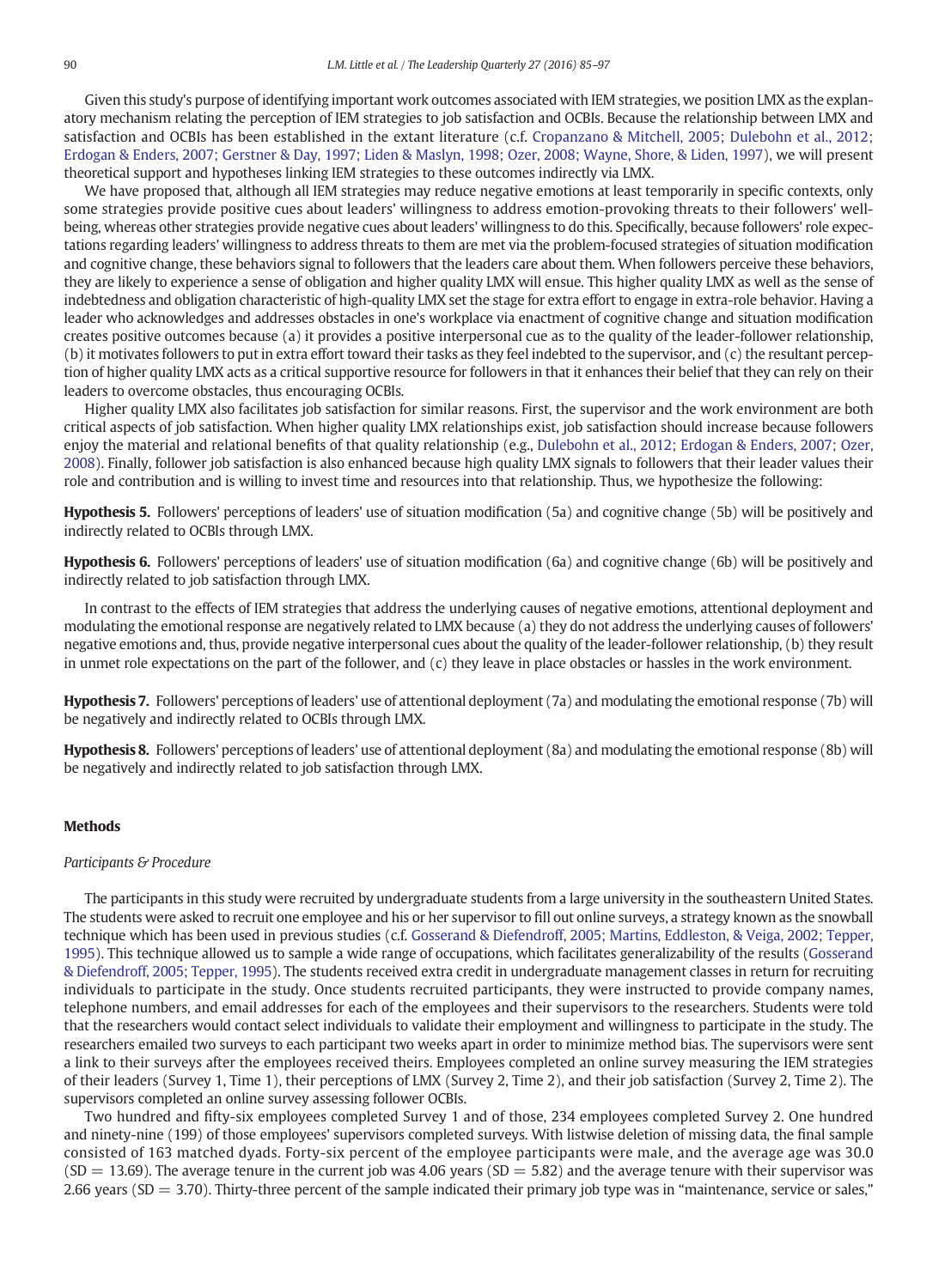13% indicated "clerical," 10% indicated "technical," 17% indicated "administrative," 6% indicated "education," and 22% indicated "other." Forty-eight percent of the supervisor participants were male, the average age was  $38.3$  (SD = 12.5), and the average tenure as a supervisor was 8.97 years (SD  $= 8.62$ ).

### Measures

### IEM strategies

In this study, consistent with work on emotion management in self, we investigate IEM strategies as general tendencies (i.e., [Gross,](#page-11-0) [1998](#page-11-0)). IEM strategies, similar to other organizationally-relevant constructs (e.g., regulatory focus, [Johnson, Shull, & Wallace, 2011](#page-11-0)), can be measured at different levels such as event-specific, person-specific, and general style. In the current study, we investigate IEM as a general tendency because we are interested in the impact that perceptions of consistent use of these strategies can have on LMX. Additionally, according to a study assessing the consistency of strategies across multiple events using behavioral ratings (average ICC = 0.50, [Little, Kluemper, Nelson, & Ward, 2013\)](#page-11-0), IEM strategies are somewhat stable within agents. Thus, IEM strategies were measured using a slightly modified version of the IEM strategies scale ([Little et al., 2012\)](#page-11-0), which includes four 5-item subsets measuring each of the IEM strategies measured on a 7-point Likert-type scale. Using this scale, the IEM strategies have been shown to be theoretically and empirically distinct from other measures including (a) constructs representing the agent's ability to manage emotion, such as emotional intelligence (EI), (b) self-focused regulatory processes, such as emotional labor, (c) emotion regulation of self, and (d) pervasive personality characteristics, like the ability to take perspective and feel empathy ([Little et al., 2012\)](#page-11-0). IEM strategies represent specific behaviors directed at managing others' emotions.

In the current study, the scale was modified based on referent (i.e., changed to focus on supervisor behavior rather than rater behavior). Employees were asked the degree to which their supervisors engaged in a specific behavior in relation to the employee's undesired negative emotions. Sample items include "My supervisor removes the negative aspects of situations that are negatively impacting me" for situation modification, "My supervisor distracts my attention from the aspects of problems causing undesired negative emotions in me" for attentional deployment, "When my supervisor wants me to feel less negative emotions (such as anger or sadness), s/he puts my problems into perspective" for cognitive change, and "My supervisor encourages me to keep my emotions to myself" for modulating the emotional response.

### LMX

The most widely used LMX measures (LMX 7; LMX-MDM) have elicited sharp criticism due to their origins in the vertical dyad linkage approach (e.g., [Dansereau et al., 1975](#page-10-0)). Current conceptualizations of LMX are rooted in social exchange theory [\(Graen &](#page-11-0) [Uhl-Bien, 1995; Uhl-Bien & Maslyn, 2003; Wayne, Shore, Bommer, & Tetrick, 2002\)](#page-11-0) and the above noted measures of LMX are criticized for poorly representing the social exchange content on which LMX theory is built (e.g., [Bernerth et al., 2007; Schriesheim,](#page-10-0) [Castro, & Cogliser, 1999](#page-10-0)). In response to such concerns, Bernerth and colleagues developed a new social exchange-based measure of LMX, labeled LMSX. Evidence for convergent and divergent validity of the newly developed LMSX measure with current LMX scales (LMX 7, LMX-MDM), and incremental validity in predicting work outcomes (e.g., performance, commitment) over current scales can be found in [Bernerth et al. \(2007\).](#page-10-0) We adopted the LMSX scale as our paper takes a social exchange view of LMX [\(Gooty & Yammarino,](#page-11-0) [2011, in press](#page-11-0) for such use). LMSX is an eight-item measure capturing the LMX relationship in the context of social exchange. Items were measured on a 5-point Likert scale and sample items include "My manager and I have a two-way relationship" and "My relationship with my manager is composed of comparable exchanges of giving and taking."

### Organizational Citizenship Behavior

OCBIs were measured using the 8-item scale from [Lee and Allen's \(2002\)](#page-11-0) performance measure. Items were assessed using a 5-point Likert-type scale and included sample items "Gives up time to help others who have work or non-work problems" and "Assists others with their duties."

### Job Satisfaction

Job satisfaction was measured using two items from the job satisfaction questions from the Job Diagnostics Scale. These questions assessed general satisfaction or the degree to which the employee is happy on the job ([Hackman & Oldham, 1975\)](#page-11-0). Items were measured using a 7-point Likert-type scale and included sample item "Generally speaking, I like working here."

### **Control**

Previous research has found a positive relationship between dyad tenure and LMX [\(Wayne et al., 1997](#page-12-0)) as well as between tenure and job satisfaction ([Bedeian, Ferris, & Kacmar, 1992\)](#page-10-0). Also, because IEM strategies are used to manage negative emotions, dyad tenure may relate to actual use of these strategies which, of course should influence perceived use. Thus, we felt it important to control for dyad tenure in our study.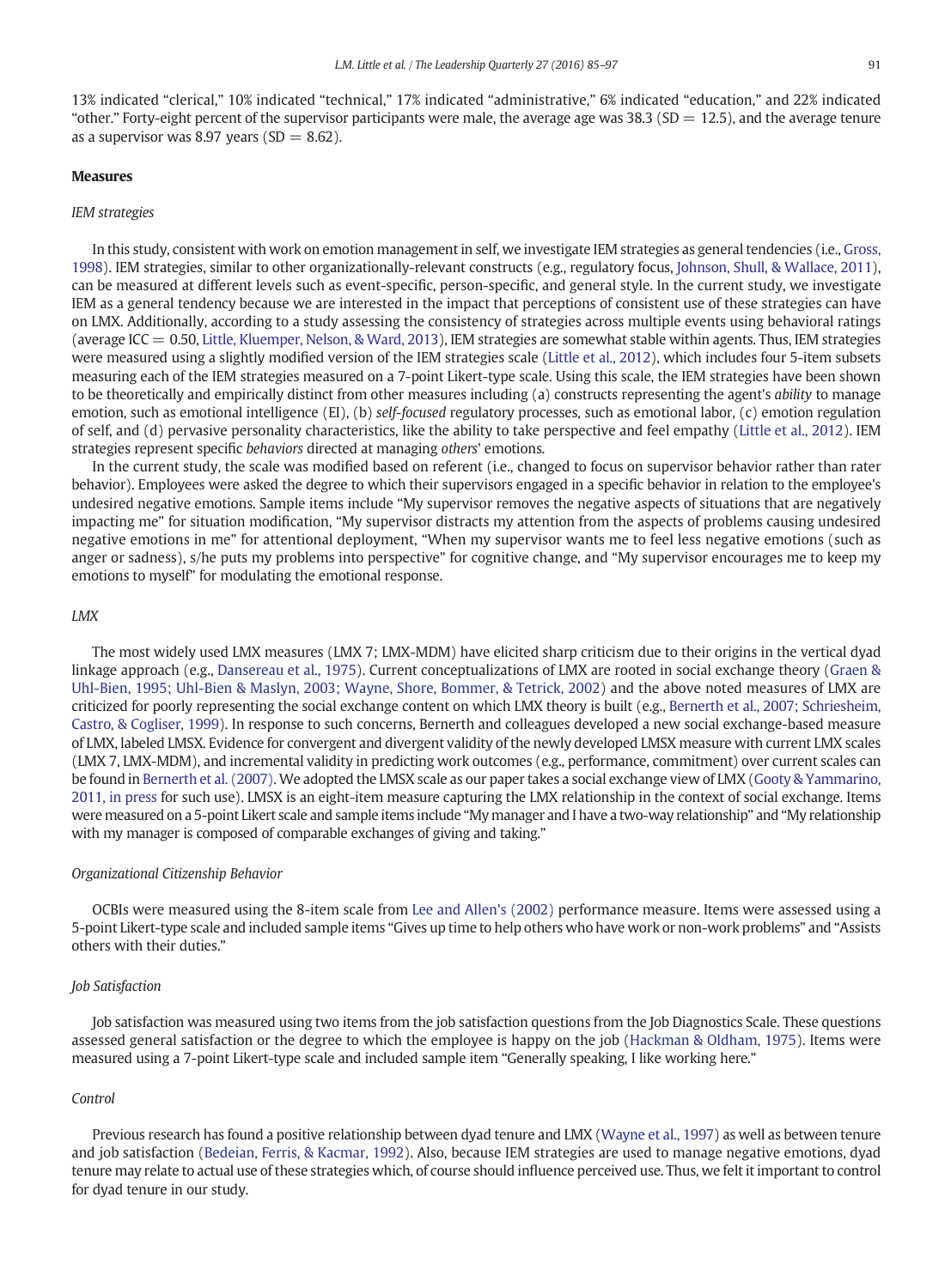## Results

We provide bivariate correlations and descriptive statistics in Table 1. We followed the two-step approach recommended by [Anderson and Gerbing \(1988\)](#page-10-0) in that we first tested the fit of a measurement model and then tested the hypothesized model against a theoretically derived alternative model which included direct effects. The measurement model produced a good fit to the data (see [Table 2](#page-8-0)). We additionally tested two alternative measurement models to support the proposed factor structure of the IEM strategies measure with the adjusted referent. In the first alternative model, we allowed the problem-focused strategies (situation modification and cognitive change) to load on a single factor and the two emotion-focused strategies (attentional deployment and modulating the emotional response) to load on a single factor. In the second alternative model, all four strategies were set to load on a single factor. Chi square difference test supported the four factor structure.

Although we believe the theoretical evidence outlined above supports LMX as the explanatory mechanism linking leader behavior to OCBIs and job satisfaction, we cannot theoretically rule out the possibility that a significant direct effect with the dependent variables in the model. To investigate this possibility, we also tested one alternative structural model. As can be seen in [Table 2](#page-8-0), in Alternative Model 1, we allowed the direct effects of each of the IEM strategies to predict OCBIs and job satisfaction. Chi square difference test supported retaining this alternative model.

In our final model, situation modification and cognitive change were positively related to leader–member social exchange, supporting Hypotheses 1 and 2, which stated that followers' perceptions of leaders' use of situation modification (H1) and cognitive change (H2) would positively impact LMX. Additionally, [Hypothesis 4](#page-4-0), which stated that followers' perceptions of leaders' use of modulating the emotional response of suppression would be negatively related to LMX was supported. We did not, however, find support for [Hypothesis 3](#page-4-0) as attentional deployment was not related to LMX. Tenure with one's supervisor was significantly related to job satisfaction ( $\gamma = .33$ , p < 0.05) but not LMX or OCBi ( $\gamma = .33$ , ns;  $\gamma = .33$ , ns).

We used bootstrap analyses, generating 1000 samples and bias-corrected confidence intervals to assess the significance of the indirect effects. We hypothesized that situation modification and cognitive change would be positively and indirectly related to OCBIs and job satisfaction through LMX. We found that situation modification was indirectly related to OCBIs and job satisfaction via LMX, supporting Hypotheses 5a and 6a (indirect unstandardized effect  $=$  .05, p < 0.05; indirect unstandardized effect  $=$  0.08, p < .05 respectively). Cognitive change was indirectly related to OCBIs and job satisfaction through LMX, thus offering support for Hypotheses 5b and 6b (indirect unstandardized effect = .09, p < 0.05; indirect unstandardized effect = .14, p < 0.05 respectively). We further hypothesized that attentional deployment and modulating the emotional response would be negatively and indirectly related to OCBIs and job satisfaction, respectively, through LMX. However, attentional deployment was not indirectly related to OCBIs or job satisfaction (indirect unstandardized effect =  $-.02$ , ns; indirect unstandardized effect =  $-.03$ , ns respectively). Thus, Hypotheses 7a and 8a were not supported. Finally, for modulating the emotional response, Hypothesis 7a was supported while Hypothesis 7b was marginally supported in that modulating the emotional response was related to OCBIs and job satisfaction indirectly through LMX (indirect unstandardized effect =  $-0.02$ , p < 0.05; indirect unstandardized effect =  $-0.03$ , p < 0.10 respectively). In our final model, we see, in addition to significant indirect effects, modulating the emotional response is directly and negatively associated with both OCBIs and job satisfaction and cognitive change is directly and positively associated with job satisfaction.

### Discussion

An important aspect of leadership is managing negative emotions in followers, yet researchers have just begun to investigate the behavioral strategies that leaders use to do so. Further, even less is understood about the impact that perceptions of these strategies can have on leader-follower relationships or subsequent follower behavior and attitudes. The results of our study were consistent with a model in which followers' perceptions of LMX are influenced by their perceptions of the emotion management strategies used by their leader. Leaders' attempts to manage follower emotions can be positive as in the case of cognitive change and situation modification, negative as in the case of modulating the emotional response or neutral as in the case of attentional deployment.

Our findings are consistent with the premise that leaders' IEM strategies provide interpersonal cues that can engender stronger positive or negative perceptions about the nature and quality of the exchange relationships they share with their followers. Perceived efforts by leaders to attend to followers' needs and emotions, such as modifying the situation or reframing events, can provide such

| Means, standard deviations, intercorrelations, and reliabilities. |  |  |  |  |  |
|-------------------------------------------------------------------|--|--|--|--|--|
|-------------------------------------------------------------------|--|--|--|--|--|

|             | Variable                                                                                                                                                | M                                                            | <b>SD</b>                                                  |                                                                                     |                                                                             |                                                              | 4                                                        |                                                       | 6                         |                |
|-------------|---------------------------------------------------------------------------------------------------------------------------------------------------------|--------------------------------------------------------------|------------------------------------------------------------|-------------------------------------------------------------------------------------|-----------------------------------------------------------------------------|--------------------------------------------------------------|----------------------------------------------------------|-------------------------------------------------------|---------------------------|----------------|
| 4<br>6<br>8 | Situation modification<br>Cognitive change<br>Attentional deployment<br><b>MER</b><br>LMX<br><b>OCBIs</b><br>Job satisfaction<br>Tenure with supervisor | 5.14<br>4.75<br>4.33<br>2.89<br>3.80<br>4.02<br>5.99<br>4.06 | 1.18<br>1.04<br>1.09<br>1.40<br>.64<br>.73<br>1.06<br>5.82 | (0.91)<br>$0.44***$<br>$0.38***$<br>$-0.04$<br>$0.45***$<br>0.06<br>$0.20*$<br>0.02 | (0.85)<br>$0.59***$<br>$0.15*$<br>$0.41***$<br>0.02<br>$0.23***$<br>$-0.05$ | (0.82)<br>$0.34***$<br>$0.20*$<br>$-0.02$<br>0.08<br>$-0.05$ | (0.91)<br>$-0.16*$<br>$-0.33***$<br>$-0.27**$<br>$-0.02$ | (0.93)<br>$0.23$ <sup>*</sup><br>$0.33***$<br>$-0.09$ | (0.89)<br>0.08<br>$-0.04$ | (0.92)<br>0.12 |

Note,  $N = 163$ . MER = modulating the emotional response, LMX = leader–member social exchange, OCBs = Organizational Citizenship Behavior.  $p < .05$ .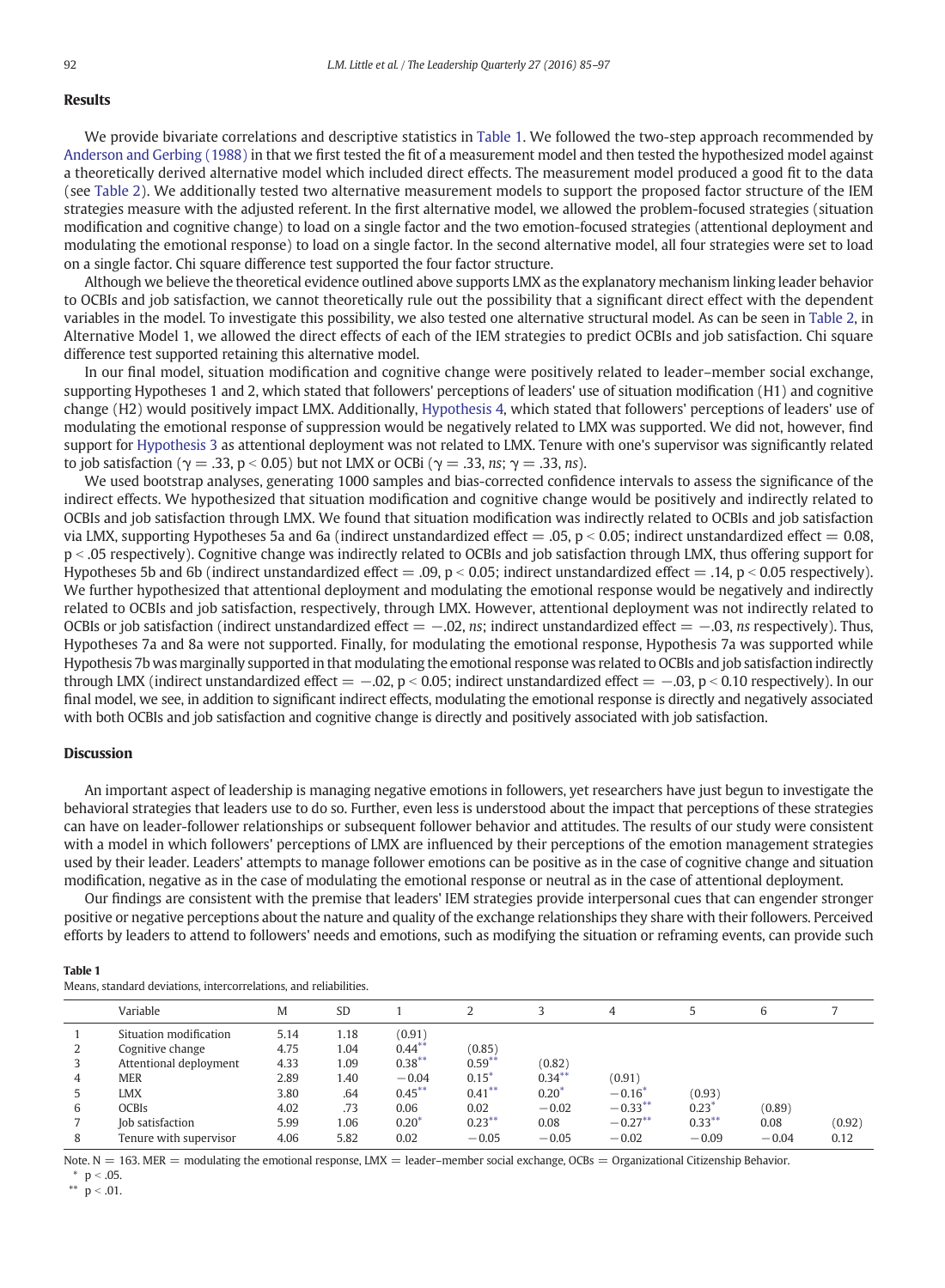### <span id="page-8-0"></span>Table 2

Results of structural nested model comparison.\*

| Model                                                                                                                   | $\mathbf{v}^2$          | df  | $\Delta \gamma^2$   | <b>RMSEA</b> | SRMR CFI |      |
|-------------------------------------------------------------------------------------------------------------------------|-------------------------|-----|---------------------|--------------|----------|------|
| Measurement model                                                                                                       | 1054.67**               | 720 |                     | 0.053        | .065     | .92  |
| Alternative measurement model 1                                                                                         |                         |     |                     |              |          |      |
| Two problem-focused strategies (situation modification and cognitive change) load together and the two $1607.37***$ 731 |                         |     | $552.7***$          | 0.086        | .124     | -79  |
| emotion-focused strategies (attentional deployment and modulating the emotional response) load                          |                         |     |                     |              |          |      |
| together                                                                                                                |                         |     |                     |              |          |      |
| Alternative measurement model 2                                                                                         |                         |     |                     |              |          |      |
| All four strategies load together on a single factor                                                                    | $2082.06***$            |     | 735 1027.39** 0.106 |              | .130     | - 67 |
| Hypothesized model:                                                                                                     |                         |     |                     |              |          |      |
| IEM strategies to LMX to OCBIs and job satisfaction; MER to OCBIs and job satisfaction                                  | $1087.14***$ 725        |     |                     | 0.055        | .081     | .91  |
| Alternative model 1:                                                                                                    |                         |     |                     |              |          |      |
| IEM strategies to LMX to OCBIs and job satisfaction; IEM strategies to OCBIs and job satisfaction                       | $1049.02$ <sup>**</sup> |     | 717 38.12**         | 0.053        | .064     | .92  |

Note.  $N = 163$ . IEM = interpersonal emotion management, LMX = leader–member social exchange, OCBIs = interpersonal organizational citizenship behavior,  $MER$  = modulating the emotional response.

 $p < .05$ .

\*\*  $p < .01$ .

cues—perhaps via attribution of leader benevolence or met expectations—that are positively associated with LMX, OCBIs and job satisfaction. Across both of the problem-focused strategies, situation modification and cognitive change, leaders help followers alleviate and minimize goal-obstructive work events that serve as antecedents to undesired negative emotions. Our findings suggest that such leader behaviors help foster follower perceptions that leaders care about their goal accomplishment and are positively related to their evaluation of the quality of their relationships. Indirectly, they relate to follower outcomes—both behavioral and attitudinal. In addition, cognitive change was positively and directly associated with job satisfaction. Because positive moods have been found to be positively related to job satisfaction [\(Judge et al., 2001; Judge & Ilies, 2004](#page-11-0)), the IEM strategy of cognitive change may also influence job satisfaction by influencing followers' moods. To the degree that followers accurately perceive leaders general propensity to use cognitive change, such that this perception reflects an increase in positive affect during emotion managing interactions with the leader, the more generalized relationship that we found between this IEM strategy and follower job satisfaction may be mediated by positive mood.

Conversely, across both of the non-problem-focused strategies modulating the emotional response and attentional deployment, leaders fail to help followers alleviate and minimize goal-obstructive work events that serve as antecedents to undesired negative emotions. Our findings are consistent with our contention that leaders who encourage followers to modulate, or suppress, their emotional responses to negative events reap followers' negative views of the leader-follower relationship. Telling followers "that's enough" or to "cut it out" may signal that leaders have no interest in helping followers manage negative events; they just don't want followers to display negative reactions. This perception, in turn, is likely to relate to a less favorable evaluation of follower LMX with the leader. Moreover, the perceived demand for suppression may relate the desire to balance discretionary efforts against these additional demands for emotion work. When employees perceive that their leaders want them to suppress negative emotions, this lack of support can be compounded by the perceived demand for suppression. As a result of these perceived demands for suppression, the leader-follower exchange relationship suffers and OCBIs suffer as well.

It appears that modulating the emotional response may have an additional negative impact beyond that driven by LMX as it also significantly and negatively related to both job satisfaction and OCBIs. Because the act of suppressing one's emotions may degrade one's relationships and well-being [\(Gross & John, 2003; Gross & Levenson, 1997; Pennebaker & Beall, 1986](#page-11-0))—a finding that has been replicated in studies of the emotional labor [\(Bhave & Glomb, 2013; Grandey & Gabriel, 2015](#page-10-0))—modulating the emotional response may influence OCBIs through other mechanisms. In terms of job satisfaction, it appears that the physiological stress of suppressing emotions relates to job satisfaction, and the perceived demand to do so may directly generate dissatisfaction [\(Hochschild,](#page-11-0) [1983; Brotheridge & Grandey, 2002; Grandey & Gabriel, 2015\)](#page-11-0). Further, withholding discretionary behaviors such as OCBIs is one way that employees correct for unfair or extra job demands ([Organ, 1988, 1990](#page-12-0)).

Unexpectedly, we did not find a relationship between attentional deployment and leader–member exchange. We argued that when followers are adults who are aware that they are being distracted, they might deduce that the leader is uncaring or even underhanded regarding follower goals. Our null result suggests that attentional deployment may operate through more complex mechanisms. For instance, it may, at times, be perceived negatively as leader avoidance but at other times be viewed positively as well-intentioned attempts to alleviate the employee's stress (even if the leader cannot address the environmental obstacle). It could also indicate, however, that this IEM strategy might not work as well in adult working populations as it does with children. Future research will need to investigate moderators that may help tease apart the possible positive and negative effects of leaders' use of attentional deployment.

### Implications for Future Research

Our study contributes to the leadership literature conceptually and empirically. Conceptually, we developed a model of specific and observable leader behaviors targeted at managing undesired negative emotions in the workplace. A vast body of literature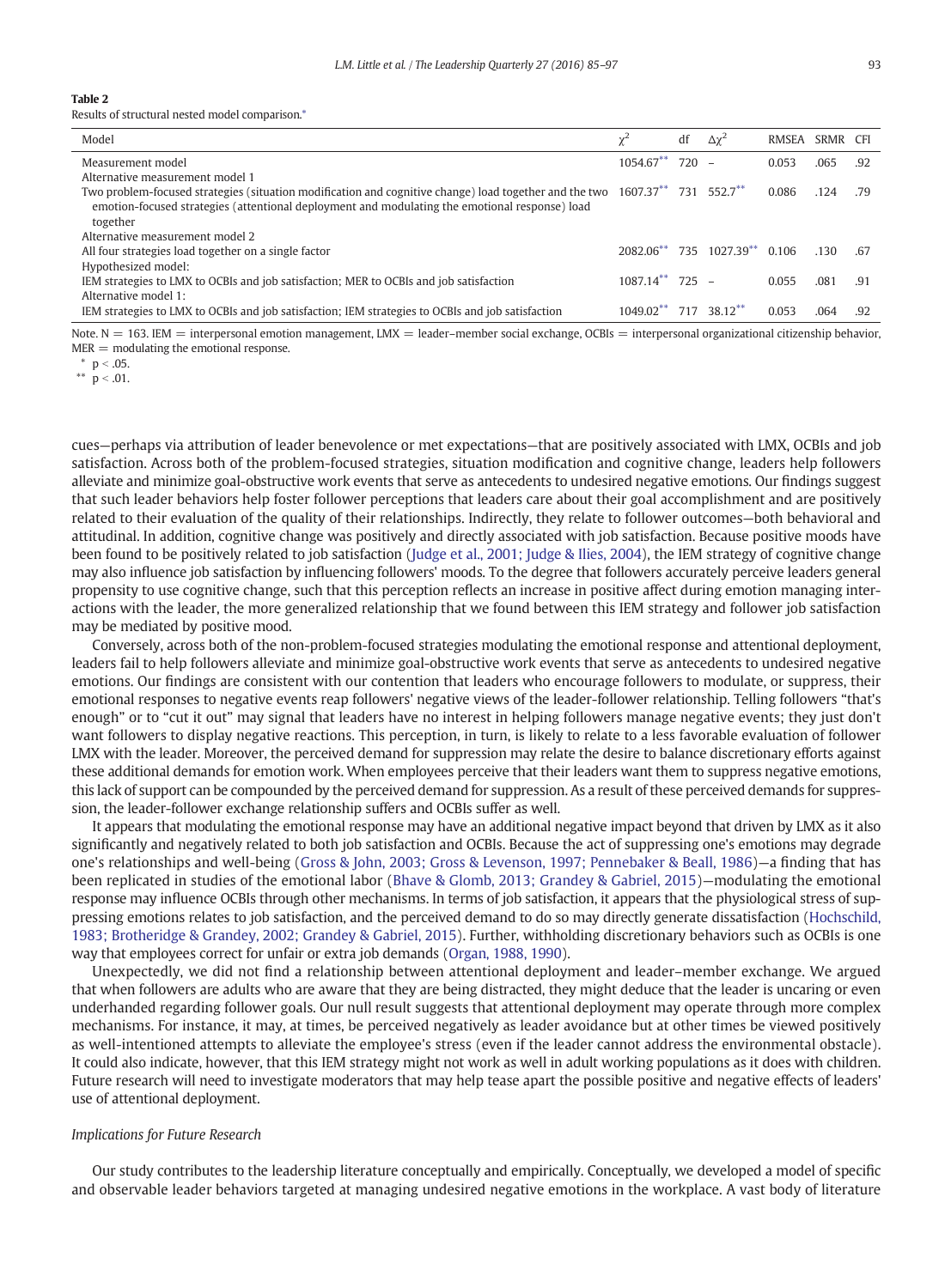examines how leaders elicit positive emotions, but the management of undesired negative emotions is scarcely studied despite urgent need [\(Gooty et al., 2010\)](#page-11-0). Empirically, our study provides initial evidence that leaders engage in discernible behaviors aimed at reducing or preventing negative emotional responses to events at work. This is an important contribution to the current literature.

The nature of this study has allowed us to make general statements about the potential predictive power of IEM strategies and their general use. Again, consistent with research on emotion regulation of self and much of the research on emotional labor [\(Gross & Levenson, 1993; Brotheridge & Grandey, 2002\)](#page-11-0), the items used to measure leader IEM strategies captured whether followers perceive their leaders to be using these strategies in general. Our study of IEM strategies opens up a host of future research directions. We mention several examples below. Questions directly related to our results comprise our first three future directions. First, how do the frequency of use of each strategy and the relational context matter? From a follower's perspective, there might be a point at which continued use of a certain strategy would no longer affect relationship quality in the expected manner. Event-based studies of IEM strategies could shed light on the immediate impact of each strategy while considering the quality of the preexisting relationship between leaders and followers, individual differences in personal emotional management styles, and other factors as moderators. In addition, event-based studies may also reveal how preexisting affective ties influence perceptions of leaders' IEM strategies and may even moderate their effectiveness.

Secondly, does agreement matter? Specifically, are there effects of the agreement between follower ratings of leaders' IEM strategies and leaders' own ratings of the IEM strategies that they claim to utilize? Similarly, are there effects of the agreement between leaders' IEM strategies and the preferred self emotion-management strategy of followers? For example, the negative effect of leaders' use of emotion modulation may be mitigated when a follower's preferred self emotion-management strategy is suppression. Additionally, if leaders and followers hold systematically different perceptions of the leaders' IEM strategies, this could have important implications for both practice and theory. Thirdly, are there moderators that change the effectiveness of IEM strategies? For example, it is possible that the use of attentional deployment strategies could be positively related to LMX only when the follower is unaware that the leader is trying to distract him or her from the problem.

While the primary focus of this study was the impact of leader IEM strategies on followers, future research is needed to examine the potential personal consequences of these strategies for the leader (e.g., [Niven et al., 2012\)](#page-11-0). Future research could investigate whether different IEM strategies influence leaders' perceptions of LMX in the same directions that they influence followers' perceptions. For example, the same relationships may not hold for leader-rated LMX. Similar to the expression of compassion [\(Kanov et al.,](#page-11-0) [2004\)](#page-11-0), IEM strategies might be emotionally taxing on the leader and the resulting emotional exhaustion could be negatively related to outcomes and perceptions of LMX. On the other hand, these strategies might generate positive emotions such as pride and increased perceptions of LMX quality because the leader may perceive his or her own behavior as helpful and agentic. Moreover, organizational culture may moderate the effects of a leader's IEM strategies. For example, leaders' IEM strategies may generate more emotional exhaustion in a competitive conflict culture than in a culture of love [\(Gelfand, Leslie, & Keller, 2008; Barsade & O'Neill, 2014](#page-11-0)).

Future research should also investigate how leader IEM strategies and LMX affect such relevant constructs as counterproductive workplace behaviors (CWB), absenteeism, turnover intentions, and job performance of the followers, as well as performance ratings of the leader.

Based on the current study, we can make predictions concerning how these relationships will look, but future research can provide support for our understanding of the impact of relationship quality on a wide variety of relevant variables.

### **Limitations**

Our research is not without limitations. One of our limitations is that data were cross-sectional in nature. Causality, thus, cannot be inferred. We made theoretical arguments for the expected relationships and hypothesized directional association based on previous research and our findings were consistent with these expectations. Further, we strove to minimize method bias by including multisource data collected at two points in time. Consistent with work on emotion regulation of self and emotional labor, we investigated the management of undesirable, negative emotion; however, future research should also investigate situations in which leaders try to manage followers' emotions to be less positive and more negative. For example, a manager may try to instill fear of dismissal or guilt in an employee so that he or she understands the importance of avoiding certain mistakes.

The use of the snowballing technique allowed us to gather matched dyadic data spanning multiple organizations. Yet, in its truest form, this technique yields data that could violate many assumptions in probability statistics (cf. [Neuman, 2002](#page-11-0)). We acknowledge this as a limitation of our study as well.

### Implications for Practice

The findings of this study also hold several important implications for practice, should they be replicated. Perhaps most notably, it is important for leaders to understand that their followers are aware of the efforts being made to manage follower emotions. Because of the differential effects of the various IEM strategies, leaders must be aware that certain strategies are likely to be more effective than others in ultimately improving satisfaction and increasing OCBIs. Managers in training could benefit from understanding the differences between strategies that demonstrate understanding and personal caring versus strategies that demonstrate a lack of these qualities. In addition, leaders must understand that they cannot merely rely on the strategies they use to manage their own emotions to regulate follower emotions. In managing one's own emotions, attentional deployment, or distracting oneself from the negative event, may prove useful. In contrast, distracting a follower from an emotion-eliciting event may be ineffective in terms of follower-enhancing perceptions of the quality of the relationship with the leader, OCBIs, and satisfaction.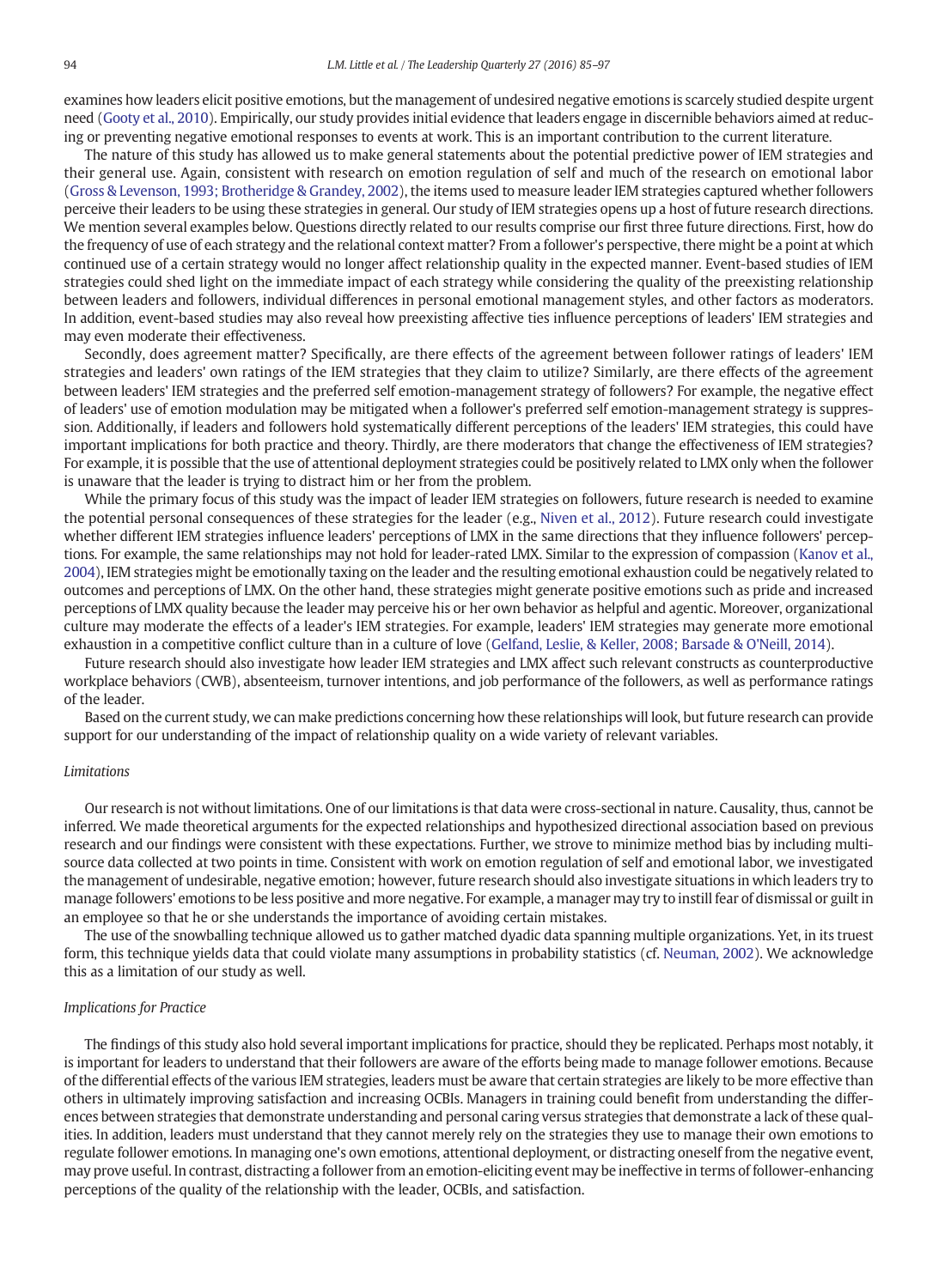<span id="page-10-0"></span>The results of our study can serve as an additional layer of support for emphasizing social exchange as the basis for leader-follower relationships within the organization. Instead of an exclusive focus on performance-based or task-based exchanges (e.g., a promotion given based on higher production outputs), leaders could be encouraged to help followers effectively resolve negative emotioninducing events at work. Followers who perceive that leaders are "in tune" with their emotions may evaluate their relationships with their leaders more favorably, perform better, and exhibit higher levels of job satisfaction than those followers with weak relationships with leaders. Creating a perception that one genuinely is attempting to be helpful in managing emotions can be a powerful skill for leaders to obtain.

### Conclusion

Leadership and emotions have taken a center stage in the management literature. Yet, very little is known regarding the specific behavioral strategies used by leaders in managing follower negative emotions. Drawing upon emotion regulation and social exchange theories, we contended and found results consistent with our argument that when followers perceive that problem-focused leader emotion management meets expectations and creates future obligation, better LMX results. Conversely, when followers perceive that leaders use the non-problem-focused strategy of emotion modulating suppression, they reported lower LMX and job satisfaction, and their leaders reported lower OCBIs. Our study suggests that the emotion management strategies impact the development of higher quality exchange relationships in the workplace and in follower OCBIs.

### References

Alea, N., & Bluck, S. (2007). [I'll keep you in mind: The intimacy function of autobiographical memory.](http://refhub.elsevier.com/S1048-9843(15)00100-9/rf0005) Applied Cognitive Psychology, 21(8), 1091–1111.

- Anderson, J., & Gerbing, D. (1988). Structural equation modeling in practice: A review and recommended two-step approach. Psychological Bulletin, 103, 411–423. http://dx.doi.org[/10.1037/0033-2909.103.3.411.](http://dx.doi.org/10.1037/0033-2909.103.3.411)
- Antonakis, J., Ashkanasy, N.M., & Dasborough, M.T. (2009). Does leadership need emotional intelligence? The Leadership Quarterly, 20(2), 247–261. http://dx.doi.org/ [10.1016/j.leaqua.2009.01.006](http://dx.doi.org/10.1016/j.leaqua.2009.01.006).
- Ashkanasy, N.M. (2003). [Emotions in organizations: A multilevel perspective.](http://refhub.elsevier.com/S1048-9843(15)00100-9/rf0020) Research in multi-level issues. 2. (pp. 9–54).

Ashkanasy, N.M., & Humphrey, R.H. (2011). [A multi-level view of leadership and emotions: Leading with emotional labor. In A. Bryman, D. Collinson, K. Grint, B.](http://refhub.elsevier.com/S1048-9843(15)00100-9/rf0025) Jackson, & M. Uhl-Bien (Eds.), Sage handbook of leadership (pp. 363–[377\). London, UK: Sage Publications.](http://refhub.elsevier.com/S1048-9843(15)00100-9/rf0025)

- Ballinger, G.A., & Rockmann, K.W. (2010). [Chutes versus ladders: Anchoring events and a punctuated-equilibrium perspective on social exchange relationships.](http://refhub.elsevier.com/S1048-9843(15)00100-9/rf0030) [Academy of Management Review](http://refhub.elsevier.com/S1048-9843(15)00100-9/rf0030), 35(3), 373–391.
- Barden, R.C., Zelko, F.A., Duncan, S.W., & Masters, J.C. (1980). Children's consensual knowledge about the experiential determinants of emotion. Journal of Personality and Social Psychology, 39, 968–976. http://dx.doi.org[/10.1037/0022-3514.39.5.968](http://dx.doi.org/10.1037/0022-3514.39.5.968).
- Barsade, S.G., & O'Neill, O.A. (2014). What's love got to do with it? A longitudinal study of the culture of companionate love and employee and client outcomes in a long-term care setting. Administrative Science Quarterly, 59, 551–598. http://dx.doi.org[/10.1177/0001839214538636.](http://dx.doi.org/10.1177/0001839214538636)
- Bauer, T., & Green, S. (1996). Development of leader–member exchange: A longitudinal test. Academy of Management Review, 39, 1538–1567. http://dx.doi.org/[10.](http://dx.doi.org/10.2307/257068) [2307/257068.](http://dx.doi.org/10.2307/257068)
- Bedeian, A.G., Ferris, G.R., & Kacmar, K.M. (1992). [Age, tenure, and job satisfaction: A tale of two perspectives.](http://refhub.elsevier.com/S1048-9843(15)00100-9/rf0050) Journal of Vocational Behavior, 40(1), 33-48.
- Bernerth, J., Armenakis, A., Feild, H., Giles, W., & Walker, H. (2007). Leader–member social exchange (LMSX): Development and validation of a scale. Journal of Organizational Behavior, 28, 979–1003. http://dx.doi.org/[10.1002/job.443.](http://dx.doi.org/10.1002/job.443)
- Bhave, D.P., & Glomb, T.M. (2013). The role of occupational emotional labor requirements on the surface acting-job satisfaction relationship. Journal of Management. http://dx.doi.org[/10.1177/0149206313498900.](http://dx.doi.org/10.1177/0149206313498900)
- Blau, P. (1964). [Exchange and power in social life.](http://refhub.elsevier.com/S1048-9843(15)00100-9/rf0065) New York, NY: Wiley.
- Bolino, M.C., Turnley, W.H., & Bloodgood, J.M. (2002). [Citizenship behavior and the creation of social capital in organizations.](http://refhub.elsevier.com/S1048-9843(15)00100-9/rf0070) Academy of Management Review, 27(4), 505–[522.](http://refhub.elsevier.com/S1048-9843(15)00100-9/rf0070)
- Brotheridge, C.M., & Grandey, A.A. (2002). Emotional labor and burnout: Comparing two perspectives of "people work". Journal of Vocational Behavior, 60(1), 17-39. http://dx.doi.org[/10.1006/jvbe.2001.1815](http://dx.doi.org/10.1006/jvbe.2001.1815).
- Brotheridge, C.M., & Lee, R.T. (2008). [The emotions of managing: An introduction to the special issue.](http://refhub.elsevier.com/S1048-9843(15)00100-9/rf0080) Journal of Managerial Psychology, 23(2), 108–117.
- Butler, E., Egloff, B., Wilhelm, F., Smith, N., Erickson, E., & Gross, J. (2003). The social consequences of expressive suppression. Emotion, 3(1), 48–67. http://dx.doi.org[/10.](http://dx.doi.org/10.1037/1528-3542.3.1.48) [1037/1528-3542.3.1.48.](http://dx.doi.org/10.1037/1528-3542.3.1.48)
- Carver, C.S., Scheier, M.F., & Weintraub, J.K. (1989). [Assessing coping strategies: A theoretically based approach.](http://refhub.elsevier.com/S1048-9843(15)00100-9/rf0090) Journal of Personality and Social Psychology, 56, 267–[283.](http://refhub.elsevier.com/S1048-9843(15)00100-9/rf0090)
- Connelly, S., Gaddis, B., & Helton-Fauth, W. (2002). [A closer look at the role of emotions in transformational and charismatic leadership. In B.J. Avolio, & F.J. Yammarino](http://refhub.elsevier.com/S1048-9843(15)00100-9/rf0095) (Eds.), [Transformational and charismatic leadership: The road ahead](http://refhub.elsevier.com/S1048-9843(15)00100-9/rf0095) (pp. 225–286). New York, NY: Elsevier Science.
- Covell, K., & Abramovitch, R. (1987). Understanding emotion in the family: Children's and parents' attributions of happiness, sadness, and anger. Child Development, 58, 985–991. http://dx.doi.org[/10.1111/1467-8624.ep8589078](http://dx.doi.org/10.1111/1467-8624.ep8589078).
- Cropanzano, R., & Mitchell, M.S. (2005). Social exchange theory: An interdisciplinary review. Journal of Management, 31, 874–900. http://dx.doi.org[/10.1177/](http://dx.doi.org/10.1177/0149206305279602) [0149206305279602](http://dx.doi.org/10.1177/0149206305279602).
- Dansereau, F., Graen, G., & Haga, W. (1975). A vertical dyad linkage approach to leadership in formal organizations. Organizational Behavior and Human Performance, 13, 46–78. http://dx.doi.org[/10.1016/0030-5073\(75\)90005-7](http://dx.doi.org/10.1016/0030-5073(75)90005-7).
- Dasborough, M., & Ashkanasy, N. (2002). Emotion and attribution of intentionality in leader-member relationships. The Leadership Quarterly, 13, 615-634. http://dx. doi.org[/10.1016/S1048-9843\(02\)00147-9.](http://dx.doi.org/10.1016/S1048-9843(02)00147-9)
- Dasborough, M., & Ashkanasy, N. (2005). [Follower emotional reactions to authentic and inauthentic leadership influence. In W.L. Gardner, B.J. Avolio, & F.O. Walumbwa](http://refhub.elsevier.com/S1048-9843(15)00100-9/rf0120) (Eds.), [Authentic leadership theory and practice: Origins, effects and development. 3](http://refhub.elsevier.com/S1048-9843(15)00100-9/rf0120). (pp. 281–300). Oxford, England: Elsevier JAI.
- Dasborough, M.T. (2006). Cognitive asymmetry in employee emotional reactions to leadership behaviors. The Leadership Quarterly, 17(2), 163-178. http://dx.doi.org/ [10.1016/j.leaqua.2005.12.004](http://dx.doi.org/10.1016/j.leaqua.2005.12.004).
- Dienesch, R.M., & Liden, R.C. (1986). Leader–[member exchange model of leadership: A critique and further development.](http://refhub.elsevier.com/S1048-9843(15)00100-9/rf0130) Academy of Management Review, 11(3), 618–[634.](http://refhub.elsevier.com/S1048-9843(15)00100-9/rf0130)
- Dulebohn, J.H., Bommer, W.H., Liden, R.C., Brouer, R.L., & Ferris, G.R. (2012). A meta-analysis of antecedents and consequences of leader–member exchange: integrating the past with an eye toward the future. Journal of Management, 38, 1715–1759. http://dx.doi.org[/10.1177/0149206311415280.](http://dx.doi.org/10.1177/0149206311415280)
- Erdogan, B., & Enders, J. (2007). Support from the top: Supervisors' perceived organizational support as a moderator of leader–member exchange to satisfaction and performance relationships. Journal of Applied Psychology, 92, 321–330. http://dx.doi.org/[10.1037/0021-9010.92.2.321.](http://dx.doi.org/10.1037/0021-9010.92.2.321)
- Francis, L.E. (1997). Ideology and interpersonal emotion management: Redefining identity in two support groups. Social Psychology Quarterly, 60, 153-171. http://dx. doi.org[/10.2307/2787102.](http://dx.doi.org/10.2307/2787102)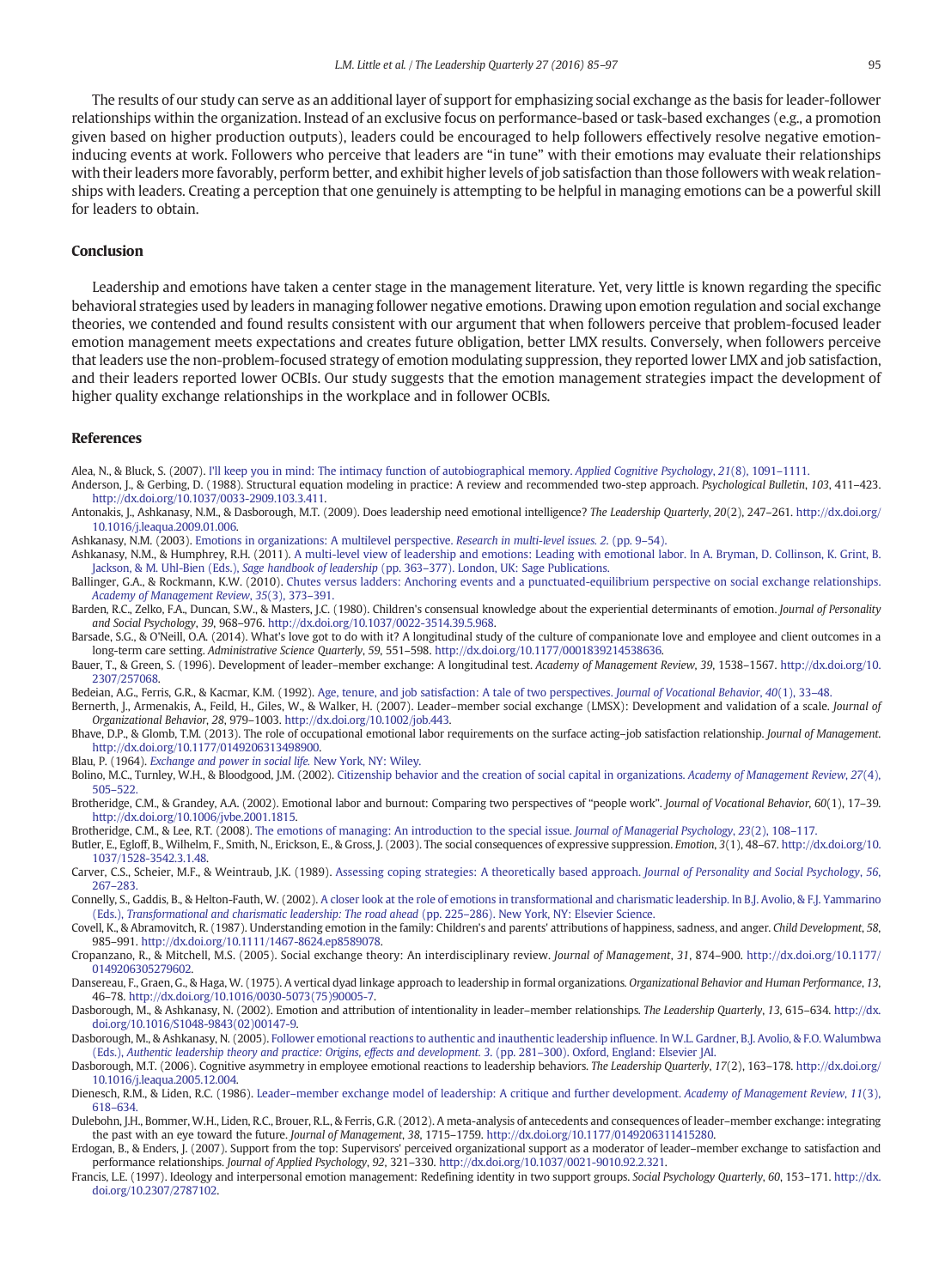<span id="page-11-0"></span>Geddes, D., & Callister, R. (2007). Crossing the line(s): A dual threshold model of anger in organizations. Academy of Management Review, 32, 721–746. http://dx.doi. org[/10.5465/AMR.2007.25275495](http://dx.doi.org/10.5465/AMR.2007.25275495).

Gelfand, M.J., Leslie, L.M., & Keller, K.M. (2008). On the etiology of conflict cultures. Research in Organizational Behavior, 28, 137-166. http://dx.doi.org[/10.1016/j.riob.](http://dx.doi.org/10.1016/j.riob.2008.06.001) [2008.06.001.](http://dx.doi.org/10.1016/j.riob.2008.06.001)

George, J. M. (2000). [Emotions and leadership: The role of emotional intelligence.](http://refhub.elsevier.com/S1048-9843(15)00100-9/rf9000) Human relations, 53(8), 1027–1055.

Gerstner, C., & Day, D. (1997). Meta-analytic review of leader–member exchange theory: Correlates and construct issues. Journal of Applied Psychology, 82, 827–844. http://dx.doi.org/[10.1037/0021-9010.82.6.827.](http://dx.doi.org/10.1037/0021-9010.82.6.827)

Gooty, J., & Yammarino, F.J. (2015). The leader–[member exchange relationship: A multi-source, cross-level investigation.](http://refhub.elsevier.com/S1048-9843(15)00100-9/rf0165) Journal of Management (in press).

Gooty, J., & Yammarino, F.J. (2011). Dyads in organizational research: Conceptual issues and multi-level analyses. Organizational Research Methods, 14, 456–483. http:// dx.doi.org[/10.1177/1094428109358271.](http://dx.doi.org/10.1177/1094428109358271)

Gooty, J., Connelly, S., Griffith, J., & Gupta, A. (2010). Leadership and affect: A state of science review. The Leadership Quarterly, 21, 979-1004. http://dx.doi.org[/10.1016/](http://dx.doi.org/10.1016/j.leaqua.2010.10.005) [j.leaqua.2010.10.005.](http://dx.doi.org/10.1016/j.leaqua.2010.10.005)

Gooty, J., Thomas, J., Connelly, S. (2015) The leader–member exchange relationship: a cross-level examination of emotions and emotion-related phenomena. In Niven, K & Madrid, H. (Chairs). Emotions and Leadership: How leader emotion influences followers. Annual meeting of the academy of management, Vancouver, BC.

Gosserand, R.H., & Diefendroff, J.M. (2005). Emotional display rules and emotional labor: The moderating role of commitment. Journal of Applied Psychology, 90, 1256–1264. http://dx.doi.org/[10.1037/0021-9010.90.6.1256.](http://dx.doi.org/10.1037/0021-9010.90.6.1256)

Gottman, J.M., & Levenson, R.W. (2000). [The timing of divorce: Predicting when a couple will divorce over a 14-year period.](http://refhub.elsevier.com/S1048-9843(15)00100-9/rf0185) Journal of Marriage and Family, 62(3), 737–[745.](http://refhub.elsevier.com/S1048-9843(15)00100-9/rf0185)

Graen, G.B., & Uhl-Bien, M. (1995). Relationship-based approach to leadership: Development of leader–member exchange (LMX) theory of leadership over 25 years: Applying a multi-level multi-domain perspective. The Leadership Quarterly, 6, 219–247. http://dx.doi.org[/10.1016/1048-9843\(95\)90036-5.](http://dx.doi.org/10.1016/1048-9843(95)90036-5)

Graen, S.G., & Cashman, J.F. (1975). [A role-making model of leadership in formal organizations: A development approach.](http://refhub.elsevier.com/S1048-9843(15)00100-9/rf0195) Organization and Administrative Sciences, 6, 143–[165.](http://refhub.elsevier.com/S1048-9843(15)00100-9/rf0195)

Grandey, A.A., & Gabriel, A.S. (2015). Emotional labor at a crossroads: Where do we go from here? Annual Review of Organizational Psychology and Organizational Behavior. 2. (pp. 323–349). http://dx.doi.org/[10.1146/annurev-orgpsych-032414-111400.](http://dx.doi.org/10.1146/annurev-orgpsych-032414-111400)

Gross, J., & Levenson, R. (1997). Hiding feelings: The acute effects of inhibiting negative and positive emotions. Journal of Abnormal Psychology, 106(1), 95–103. http:// dx.doi.org[/10.1037/0021-843X.106.1.95](http://dx.doi.org/10.1037/0021-843X.106.1.95).

Gross, J.J. (1998). The emerging field of emotion regulation: An integrative review. Review of General Psychology, 2, 271–299. http://dx.doi.org/[10.1037/](http://dx.doi.org/10.1037/1089-2680.2.3.271) [1089-2680.2.3.271](http://dx.doi.org/10.1037/1089-2680.2.3.271).

Gross, J.J., & Levenson, R.W. (1993). Emotional suppression: Physiology, self-report, and expressive behavior. Journal of Personality and Social Psychology, 64, 970–986. http://dx.doi.org/[10.1037/0022-3514.64.6.970.](http://dx.doi.org/10.1037/0022-3514.64.6.970)

Gross, J.J., & John, O.P. (2003). Individual differences in two emotion regulation processes: Implications for affect, relationships, and well-being. Journal of Personality and Social Psychology, 85, 348–362. http://dx.doi.org/[10.1037/0022-3514.85.2.348](http://dx.doi.org/10.1037/0022-3514.85.2.348).

Hackman, J., & Oldham, G. (1975). Development of the job diagnostic survey. Journal of Applied Psychology, 60, 159–170. http://dx.doi.org/[10.1037/h0076546](http://dx.doi.org/10.1037/h0076546).

Harker, L., & Keltner, D. (2001). Expressions of positive emotion in women's college yearbook pictures and their relationship to personality and life outcomes across adulthood. Journal of Personality and Social Psychology, 80(1), 112–124. http://dx.doi.org[/10.1037/0022-3514.80.1.112](http://dx.doi.org/10.1037/0022-3514.80.1.112).

Hochschild, A.R. (1979). Emotion work, feeling rules, and social-structure. American Journal of Sociology, 85(3), 551–575. http://dx.doi.org[/10.1086/227049.](http://dx.doi.org/10.1086/227049)

Hochschild, A.R. (1983). [The managed heart: Commercialization of human feeling.](http://refhub.elsevier.com/S1048-9843(15)00100-9/rf0245) Berkeley, CA: University of California Press.

Humphrey, R.H. (2008). The right way to lead with emotional labor. In R.H. Humphrey (Ed.), [Affect and Emotion: New Directions in Management Theory and Research](http://refhub.elsevier.com/S1048-9843(15)00100-9/rf0250) (pp. 1–[17\). Charlotte, NC: Information Age Publishing.](http://refhub.elsevier.com/S1048-9843(15)00100-9/rf0250)

Humphrey, R.H., Pollack, J.M., & Hawver, T.H. (2008). Leading with emotional labor. [Journal of Managerial Psychology](http://refhub.elsevier.com/S1048-9843(15)00100-9/rf0255), 23, 151–168.

Huy, Q.N. (2002). Emotional balancing of organizational continuity and radical change: The contribution of middle managers. Administrative Science Quarterly, 47, 31–69. http://dx.doi.org/[10.2307/3094890](http://dx.doi.org/10.2307/3094890).

Johnson, P.D., Shull, A., & Wallace, J.C. (2011). Regulatory focus as a mediator in goal orientation and performance relationships. Journal of Organizational Behavior, 32, 751–766. http://dx.doi.org/[10.1002/job.701.](http://dx.doi.org/10.1002/job.701)

Judge, T.A., & Ilies, R. (2004). [Affect and job satisfaction: A study of their relationship at work and at home.](http://refhub.elsevier.com/S1048-9843(15)00100-9/rf0270) Journal of Applied Psychology, 89(4), 661–673.

Judge, T.A., Thoresen, C.J., Bono, J.E., & Patton, G.K. (2001). The job satisfaction–job performance relationship: A qualitative and quantitative review. Psychological Bulletin, 127(3), 376–407. http://dx.doi.org[/10.1037/0033-2909.127.3.376](http://dx.doi.org/10.1037/0033-2909.127.3.376).

Kanov, J.M., Maitlis, S., Worline, M.C., Dutton, J.E., Frost, P.J., & Lilius, J.M. (2004). Compassion in organizational life. American Behavioral Scientist, 47, 808-827. http://dx. doi.org/[10.1177/0002764203260211.](http://dx.doi.org/10.1177/0002764203260211)

Lawler, E., & Thye, S. (1999). Bringing emotions into social exchange theory. Annual Review of Sociology, 25, 217–244. http://dx.doi.org[/10.1146/annurev.soc.25.1.217.](http://dx.doi.org/10.1146/annurev.soc.25.1.217) Lawler, E.J., Thye, S.R., & Yoon, J. (2009). [Social commitments in a depersonalized world.](http://refhub.elsevier.com/S1048-9843(15)00100-9/rf0290) Russell Sage Foundation.

Lazarus, R., & Folkman, S. (1984). Stress, appraisal, and coping. New York, NY: Springer Publishing

Lee, K., & Allen, N.J. (2002). Organizational citizenship behavior and workplace deviance: The role of affect and cognitions. Journal of Applied Psychology, 87(1), 131–142. http://dx.doi.org/[10.1037/0021-9010.87.1.131](http://dx.doi.org/10.1037/0021-9010.87.1.131).

Liden, R., & Maslyn, J. (1998). Multidimensionality of leader-member exchange: An empirical assessment through scale development. Journal of Management, 24, 43–72. http://dx.doi.org/[10.1177/014920639802400105.](http://dx.doi.org/10.1177/014920639802400105)

Liden, R., Sparrowe, R., & Wayne, S. (1997). Leader–[member exchange theory: The past and potential for the future. In G. Ferris \(Ed.\),](http://refhub.elsevier.com/S1048-9843(15)00100-9/rf0310) Research in personnel and human resources management. Vol. 15. (pp. 47–[119\). US: Elsevier Science/JAI Press.](http://refhub.elsevier.com/S1048-9843(15)00100-9/rf0310)

Little, L.M., Kluemper, D., Nelson, D., & Ward, A.J. (2013). More than happy to help: Managing customer emotions in service encounters. Personnel Psychology, 66, 261–286. http://dx.doi.org/[10.1111/peps.12010](http://dx.doi.org/10.1111/peps.12010).

Little, L.M., Kluemper, D., Nelson, D.L., & Gooty, J. (2012). Development and validation of the interpersonal emotion management strategies scale. Journal of Occupational and Organizational Psychology, 85, 407–420. http://dx.doi.org/[10.1016/j.jvb.2004.02.001](http://dx.doi.org/10.1016/j.jvb.2004.02.001).

Lively, K. (2000). Reciprocal emotion management: Working together to maintain stratification in private law firms. Work and Occupations, 27, 32–63. http://dx.doi. org[/10.1177/0730888400027001003.](http://dx.doi.org/10.1177/0730888400027001003)

Martinko, M.J., & Gardner, W.L. (1987). [The leader/member attribution process.](http://refhub.elsevier.com/S1048-9843(15)00100-9/rf0330) Academy of Management Review, 12, 235–249.

Martins, L.L., Eddleston, K.A., & Veiga, J.F. (2002). Moderators of the relationship between work-family conflict and career satisfaction. Academy of Management Journal, 45, 399–409. http://dx.doi.org/[10.2307/3069354.](http://dx.doi.org/10.2307/3069354)

McColl-Kennedy, J.R., & Anderson, R.D. (2002). Impact of leadership style and emotions on subordinate performance. The Leadership Quarterly, 13(5), 545–559. http:// dx.doi.org[/10.1016/S1048-9843\(02\)00143-1.](http://dx.doi.org/10.1016/S1048-9843(02)00143-1)

McCoy, C., & Masters, J. (1985). The development of children's strategies for the social control of emotion. Child Development, 56, 1214-1222. http://dx.doi.org[/10.1111/](http://dx.doi.org/10.1111/1467-8624.ep7252301) [1467-8624.ep7252301.](http://dx.doi.org/10.1111/1467-8624.ep7252301)

Wright, Mohr, C.D., Sinclair, R.R., & Yang, L. -Q. (2015). Sometimes less is more: Directed coping with interpersonal stressors at work. Journal of Organizational Behavior. http://dx.doi.org/[10.1002/job.2002.](http://dx.doi.org/10.1002/job.2002)

Mumby, D.K., & Putnam, L.L. (1992). The politics of emotion: A feminist reading of bounded personality. Academy of Management Review, 17(3), 465–486. http://dx.doi. org[/10.5465/AMR.1992.4281983.](http://dx.doi.org/10.5465/AMR.1992.4281983)

Neuman, W.L. (2002). [Social science research methods: Qualitative and quantiative approaches](http://refhub.elsevier.com/S1048-9843(15)00100-9/rf0360) (4th ed.). New York: Wiley.

Niven, K., Holman, D., & Totterdell, P. (2012a). How to win friendship and trust by influencing people's feelings: An investigation of interpersonal affect regulation and the quality of relationships. Human Relations. 65. (pp. 777–805). http://dx.doi.org/[10.1177/0018726712439909](http://dx.doi.org/10.1177/0018726712439909).

Niven, K., Totterdell, P., & Holman, D. (2009). A classification of controlled interpersonal affect regulation strategies. Emotion, 9, 498–509. http://dx.doi.org[/10.1037/](http://dx.doi.org/10.1037/a0015962) [a0015962.](http://dx.doi.org/10.1037/a0015962)